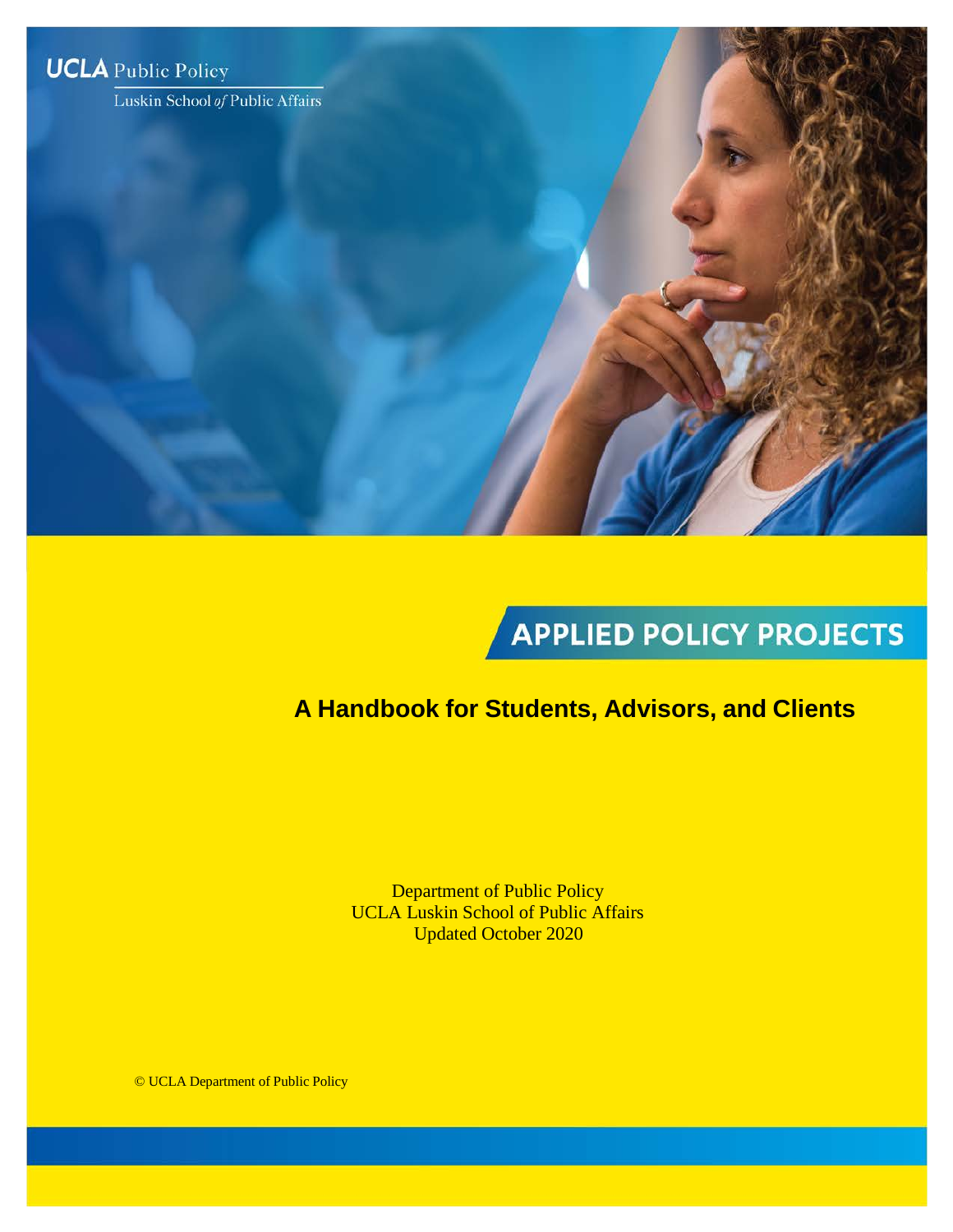## **Table of Contents**

| Ι.  | <b>Purpose: Professional Policy Analysis</b>                                  | $\mathbf{1}$   |
|-----|-------------------------------------------------------------------------------|----------------|
| П.  | Guidance: The APP Advisor and Analytical Resources at UCLA                    | $\overline{2}$ |
|     | <b>Primary Faculty Advisors</b>                                               | 2              |
|     | <b>Other Faculty</b>                                                          | $\mathbf{2}$   |
|     | <b>Additional Analytical Resources</b>                                        | $\overline{2}$ |
| Ш.  | Getting Started: Topics, Questions, Clients, and Funding                      | 3              |
|     | From a Topic to a Question                                                    | 3              |
|     | What is Not Appropriate for an APP                                            | $\overline{4}$ |
|     | Teams                                                                         | $\overline{4}$ |
|     | <b>Clients and Client Participation</b><br>Choosing a Client                  | 5<br>6         |
|     | <b>General Student Obligations to Clients</b>                                 | $\tau$         |
|     | The Client Agreement                                                          | $\tau$         |
|     | <b>Conducting Research Ethically</b>                                          | 8              |
|     | <b>Project Funding</b>                                                        | 10             |
|     | Using the APP for Certificate in Global Public Affairs                        | 10             |
| IV. | Answering the Question: What an APP Should Accomplish and<br>How to Get There | 11             |
|     | The Scope of the Objective                                                    | 11             |
|     | The APP Courses                                                               | 12             |
| V.  | The APP Written Report                                                        | 14             |
|     | Audience                                                                      | 14             |
|     | Format                                                                        | 14             |
|     | Citations, Plagiarism, and Academic Integrity<br>Grammar                      | 15<br>16       |
|     | Disclaimer                                                                    | 16             |
|     | Academic Integrity                                                            | 16             |
|     | Deadline                                                                      | 17             |
|     | Evaluation                                                                    | 18             |
|     | Non-Graded Revisions of the Written Report                                    | 18             |
|     | Awards                                                                        | 19             |
| VI. | The APP Oral Presentations                                                    | 20             |
|     | Audience                                                                      | 20             |
|     | Content                                                                       | 20             |
|     | <b>Presentation Time</b><br>Presentation Format and Logistics                 | 21<br>21       |
|     | <b>Rehearsal Opportunities</b>                                                | 21             |
|     |                                                                               |                |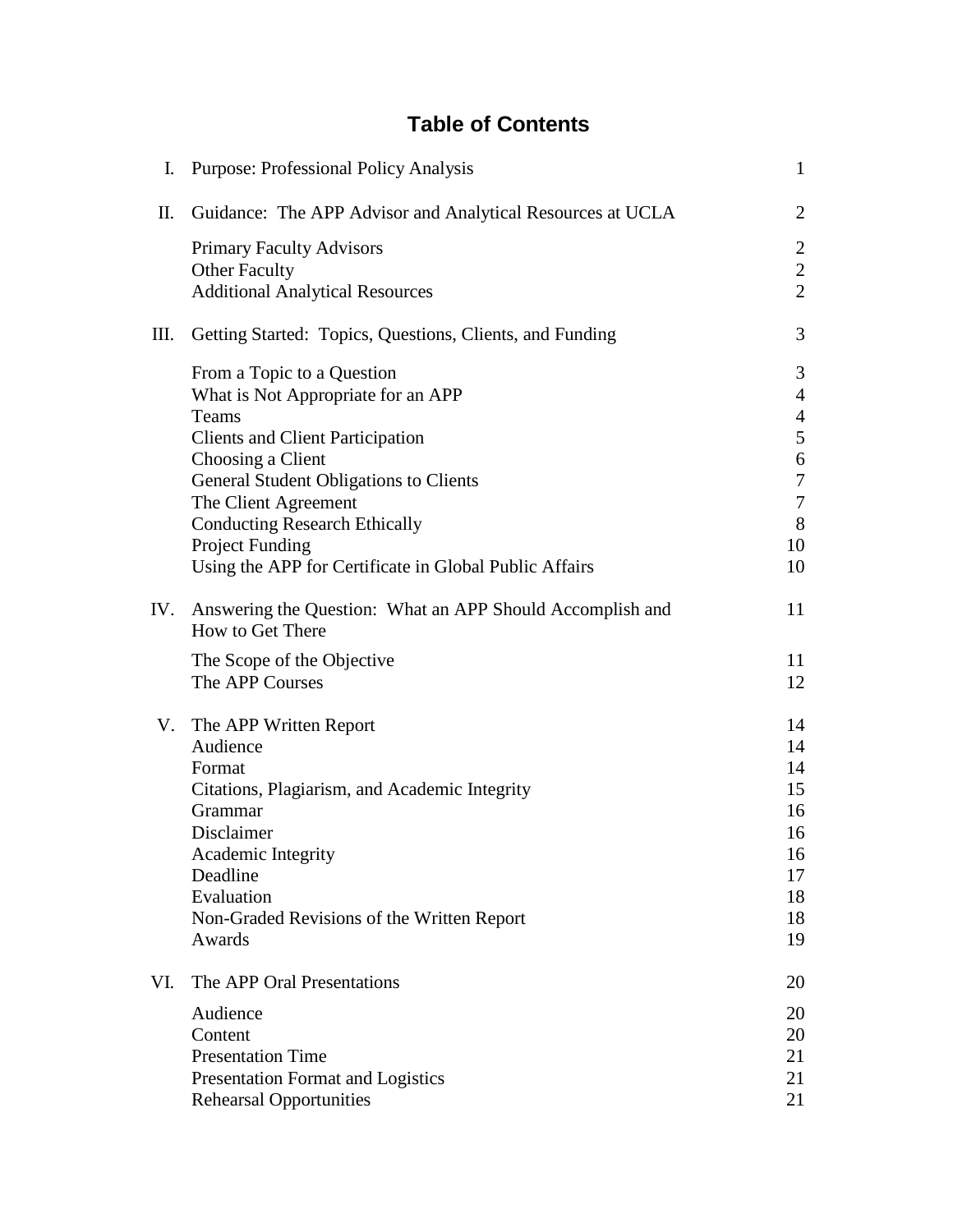## APPENDICES

|  | A: Client and Teammate Selection Checklists | 22. |
|--|---------------------------------------------|-----|
|  | B: Summary Timeline for 2020-2021           | 24  |
|  | C: Policy Analysis Checklist                | 25  |
|  | D: Oral Presentation Evaluation Form        | 27  |
|  | E: Human Subjects Research                  | 28  |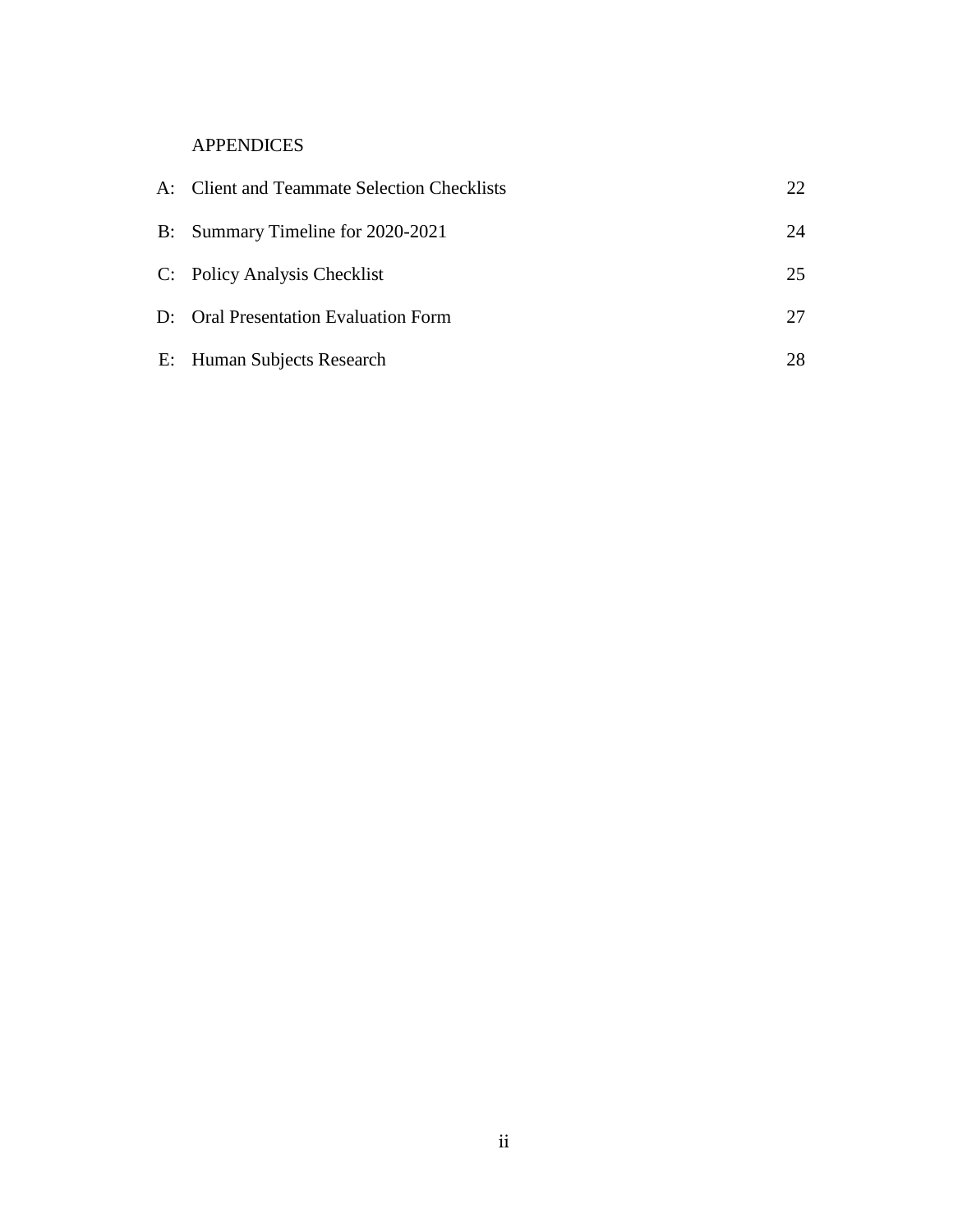## **I. PURPOSE: PROFESSIONAL POLICY ANALYSIS**

The Applied Policy Project (APP) is the capstone of the Master of Public Policy education. It is supposed to be "live" work—not a mere classroom exercise, but rather something that could be published as a piece of applied research or used by a real decision maker in choosing among courses of action or judging the performance of current programs.

The Applied Policy Project is two things at once: a piece of policy work for a client seeking a practical answer to a real-world question and an academic exercise for which students receive course credit.

Each APP team is responsible for finishing a project under real-world conditions: a client who may be interested in a question different from what the team would prefer, deadlinesthat are too tight to answer a question "perfectly," resource and bureaucratic constraints that prevent the gathering of the data one would ideally like to use, and so on. Advisors are to give counsel on these constraints but not to eliminate them or even to become personally involved. Each APP team is expected, as *part of the exercise*, to negotiate with clients, meet tight deadlines, and find ways to make the team work effectively within existing constraints. Working well with clients is an essential part of this process. The goal is not to tell clients what they expect or want to hear. The goal is to help clients identify key problems and develop useful solutions to help them achieve organizational goals. Sometimes this process will require raising new questions, nudging clients in new directions, even "pushing back" against a client's existing assumptions, ideas, and practices.

Team members are also students. They take part in required seminars (the Public Policy 298A, 298B, 298C, and 298D sequence), and are called upon to give and receive constructive criticism on one another's projects. They are expected, with the help of advisors and other faculty, to employ the skills taught in the program and to draw on relevant and useful social science findings. They are responsible for producing a product that convinces faculty, as well as clients, that their answer to the question posed is well grounded, appropriate, and useful—the "best" answer that could be identified given the constraints of time, resources, access, and availability of data.

*Finally, as a piece of classwork the APP report must be capable of being made publicly available*. All APPs will be presented before a public audience, and the best ones will be posted on the departmental website. Short appendices containing sensitive information could conceivably be cut or redacted, and proper names need not normally appear in the written or oral versions, but APPs cannot normally be based on secret or proprietary information, and their conclusions must be capable of being made public.

The APP is not intended to be just another assignment, a long term paper, a "fact pack," or an abstract academic essay. It is supposed to be a true act of synthesis that brings to bear the skills and knowledge gained in the MPP program for the purpose of solving a real-world problem of some significance. It should bridge the gaps between academic coursework and public service employment, between intellectually acquired skills and their practical application.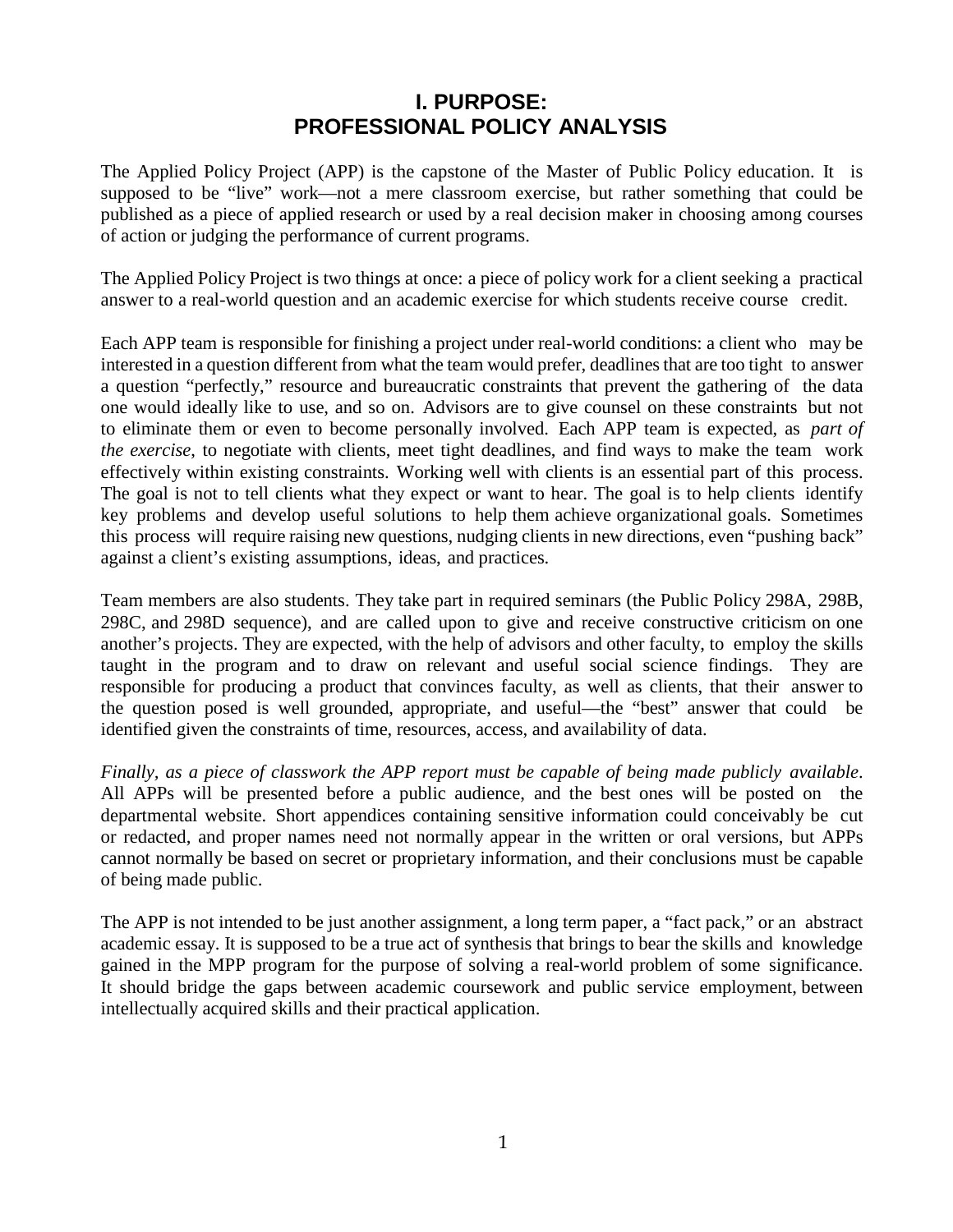## **II. GUIDANCE: THE APP ADVISOR AND ANALYTICAL RESOURCES AT UCLA**

## **Primary Faculty Advisors**

In the Fall quarter, teams will be matched with one of the four APP faculty advisors. These primary faculty advisors will help students to refine their questions, develop a structure for their APPs, and formulate an analytical approach and methodology. The advisors have "generalist" responsibility for overseeing the APP process and providing guidance to their assigned students. The role of the APP advisor is not to solve problems or determine the content or methods of the APP. Instead, the advisor is a facilitator who helps teams solve their own problems and advises teams on how to design and execute original, applied policy analysis. Managing the advisor relationship is an integral part of the APP process. To get the most out of the advising process, students should come to all advisor meetings well prepared, with written materials that clearly identify problems, issues, and options about how to address them.

## **Other Faculty**

Teams are encouraged to call upon other faculty in the Department, the School, or other units at UCLA to seek substantive advice on the content and particular subject of the APP or to tap into particular methodological expertise. In fact, the Department's faculty expect to receive these inquiries. When contacting other faculty members, students should be well prepared. Rather than asking how to best approach asking their policy question, students should come armed with several possible approaches and ask for feedback regarding these options. When students have concerns about data analysis, they should prepare specific methodological questions. Faculty members beyond the students' advisors may also be helpful in identifying additional research resources, from people to interview to data sources, and often this form of advice is most helpful *early* in the research process.

## **Additional Analytical Resources**

Various institutes and centers on the UCLA campus may be sources for analytical assistance and relevant data. Students should become familiar with the institutes and centers most relevant to the substantive issues addressed in their APPs. They are easily identified by exploring the links provided by policy area on the Department's web site. A few of the myriad possible resources at UCLA include the following:

STATISTICAL COMPUTING RESOURCES <http://www.ats.ucla.edu/stat/>

SOCIAL SCIENCE DATA ARCHIVE

<http://www.library.ucla.edu/location/social-science-data-archive>

GEOGRAPHIC INFORMATION SYSTEMS (GIS) AND VISUALIZATION <https://idre.ucla.edu/programs/gis-visualization>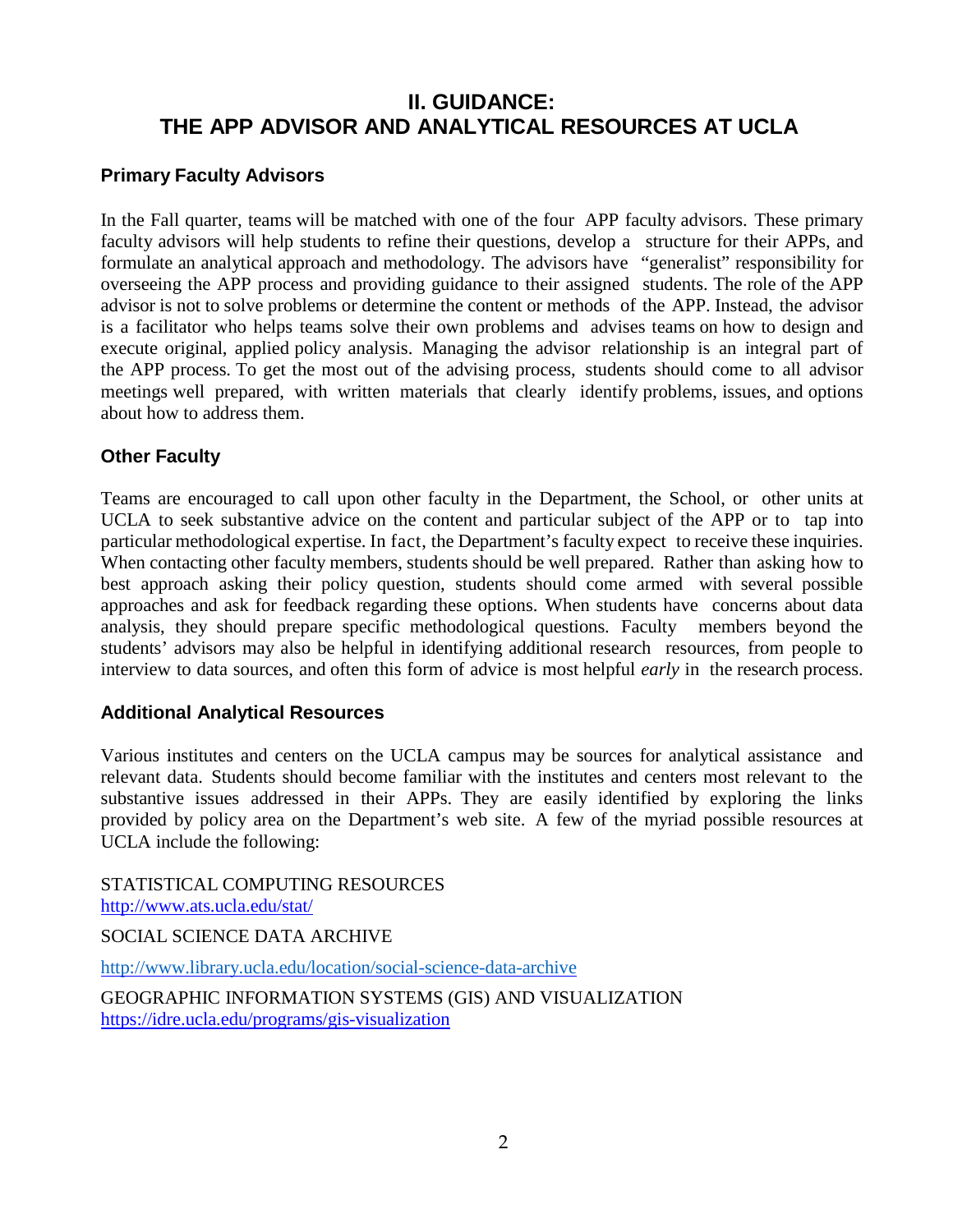## **III. GETTING STARTED: TOPICS, QUESTIONS, CLIENTS, AND FUNDING**

Launching an APP requires converging on the policy topic to be addressed, the core question to be answered, and the client to be served, as well as building the team that will do the project, in an iterative fashion. Sometimes interest in a topic and the early state of developing the question lead to identifying a client with a comparable interest; in other cases, a nurtured relationship with a client results in the choice of topic and question.

Teams may form from the start or come together throughout this process of securing a question and a client. During the search and vetting process of clients and APP questions, teams will also be considering the feasibility of the potential project. Once the team, question, and client have been determined, teams can begin planning methods, project goals, timelines, and, (only as needed) apply for external funding or have their project undergo human subjects institutional review board (IRB) review.

## **From a Topic to a Question**

Most broadly, "topic" means "the policy area or subject matter one wants to look at." In this sense, most students have policy or political interests that will guide their topic. For instance, one may be looking for a "health policy topic" or a "topic related to transportation planning." The topic may also be defined by the responsibilities of a type of stakeholder, e.g. a government's implementing authority, a legislator's role in bill writing, or a non-profit's social service provision or role as advocate.

From the broader topic of interest, you will eventually arrive at a particular *problem* to be solved or a specific *question* to be answered. The problem or question must be well-defined and clearly posed. Answering the question will typically result in recommended policies, actions, or strategies that best advance a client's organizational goals. Framing a question that is both clear and manageable, while remaining important to your client and to society, is a fundamental part of the APP process.

Writing about "issues surrounding health insurance in America" is not a proper question or problem; hence it is not the proper subject for an APP. Even a properly defined *research* question is typically not well-suited for the APP. For example, "How have recent state marketing campaigns impacted insurance enrollment among the uninsured?" is an interesting research question, but one that provides no guidance on recommended policies given your client's priorities and constraints. A more suitable version of this question would be: "How can the State of X improve insurance take-up among low income households through new outreach strategies?" Framed this way, the pure research question may be one part of the background research, but fully answering this APP question will guide a client organization's decision-making, and provide it with specific recommended policy options or strategies.

Refining a topic means coming up with a clear question and a plan for answering it. Each team should be able to explain quickly, in plain English, what question the project addresses, how it intends to get the answer, and why anyone should care. Students sometimes forget the last part. People with the power to change policies are busy and face multiple demands; you will be more influential if you are able to explain succinctly and compellingly how things work *and* why they matter.

Developing a good topic is a time-consuming and dynamic process. Almost no APP question remains unchanged from start to finish. Effective teams work continuously to refine their topic and question, keeping focused on the key issues at hand while remaining open to new ideas and alternative avenues,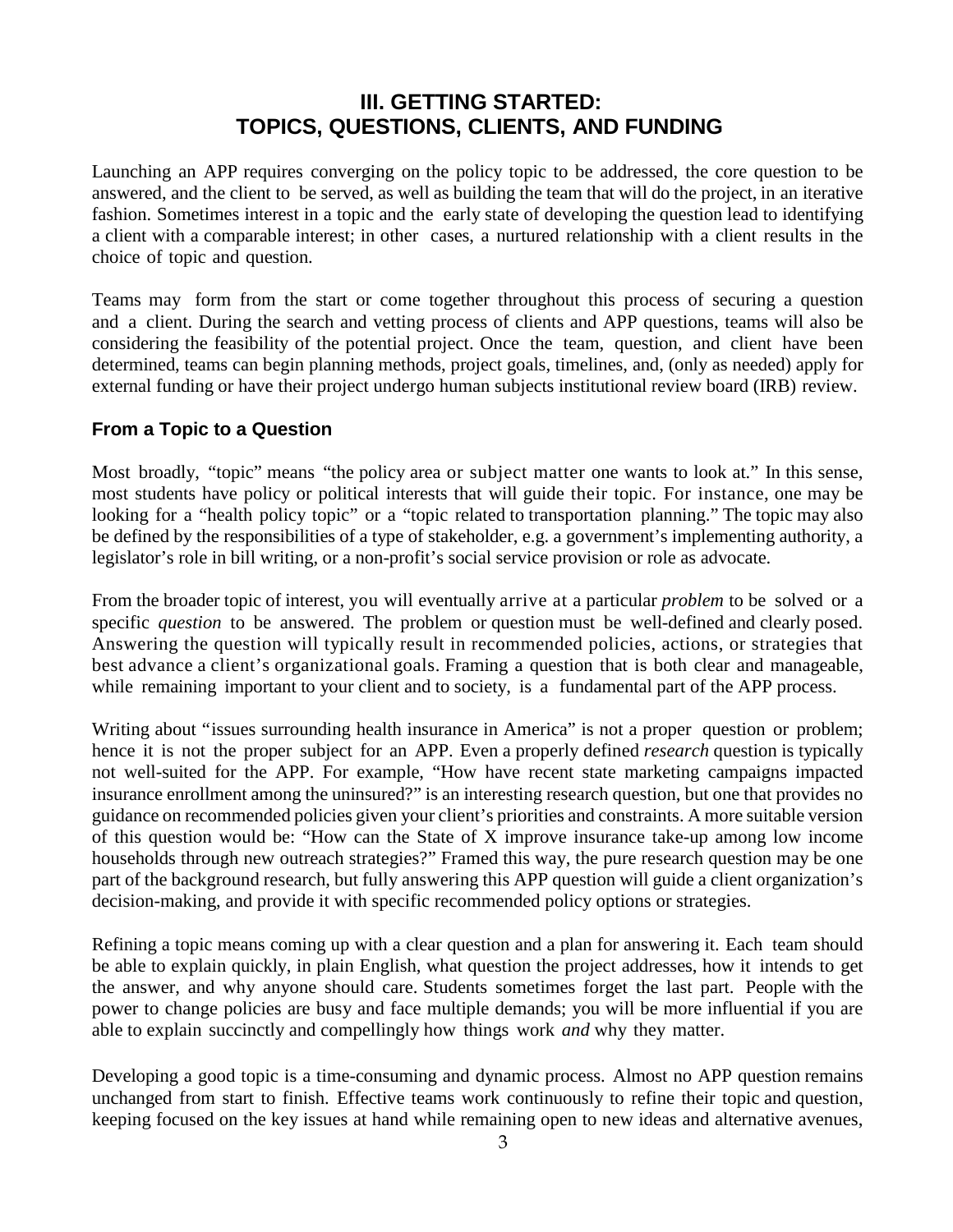in response to evolving client needs, findings, and methodological barriers. Early on, those having trouble settling on a topic and initial question should consult one of the APP advisors (or other faculty members who have relevant expertise in the policy area). By their nature, APP topics will involve a compromise among student interests, the need to collaborate and compromise to form a team, and the practical needs of a client whose interests may not be exactly those that students would choose.

#### **What is Not Appropriate for an APP**

All Applied Policy Projects *must involve analysis.* General and ongoing staff-work for a client no matter how necessary and valuable the work—does not constitute an appropriate APP. Activities that are *not* generally part of a viable APP, except as part of a larger analytic project, include: customer or constituent relations, survey research or data collection, fundraising, marketing, computer programming, production of web pages or promotional materials, office management, advocacy, or as mentioned above, a pure research question. Developing background understanding of some or all of the above may be components of your APP, however. Clients and students are urged to remember that this is an *academic* project as well as an exercise in real-world policy making.

As discussed below, students will prepare, in collaboration with their clients, a Client Agreement ensuring that both the students and the client understand the analytic requirements of the project, and have the same expectations about deliverables, timeline, stakeholders to contact, and other supports (e.g. data, survey implementation) that will allow you to provide the best guidance to your client. Clients may be referred to this section for further information. Where there are ambiguities or potential misunderstandings between students and the clients, students should consult with their faculty advisors.

#### **Teams**

Even what looks like a straightforward question requires much more work than initially expected to answer convincingly. As a rule of thumb, students should (1) find what seems a manageable topic; (2) cut it in half; (3) understand that the remaining half will take more time than they foresee.

*Working in groups* is the best way to have the time and intellectual resources necessary to complete an effective project. It also mirrors the usual practice of real-world projects. Very little analytical work in government, nonprofit organizations, or private firms is accomplished by individuals working alone, in isolation. And for good reason. Teams of individuals not only have far more hours to commit in the aggregate to a project, they also can exploit the comparative advantages of individual team members. One person, for example, may have especially close ties to the client and its network; another may have specific subject matter expertise, or be skilled at a specific analytical technique, such as GIS or cost-effectiveness analysis, that is of particular utility to the project; and a third may have a strong background in effective writing and communication. For these reasons, the Department expects that teams will complete the APPs. However, a student who has a project that he or she does not want to share, or who cannot find other students with sufficient interest in the project to form a team, may submit it for approval as an individual project. In these instances, the approval threshold is significantly higher because the risk of running out of time before producing anything of value is higher.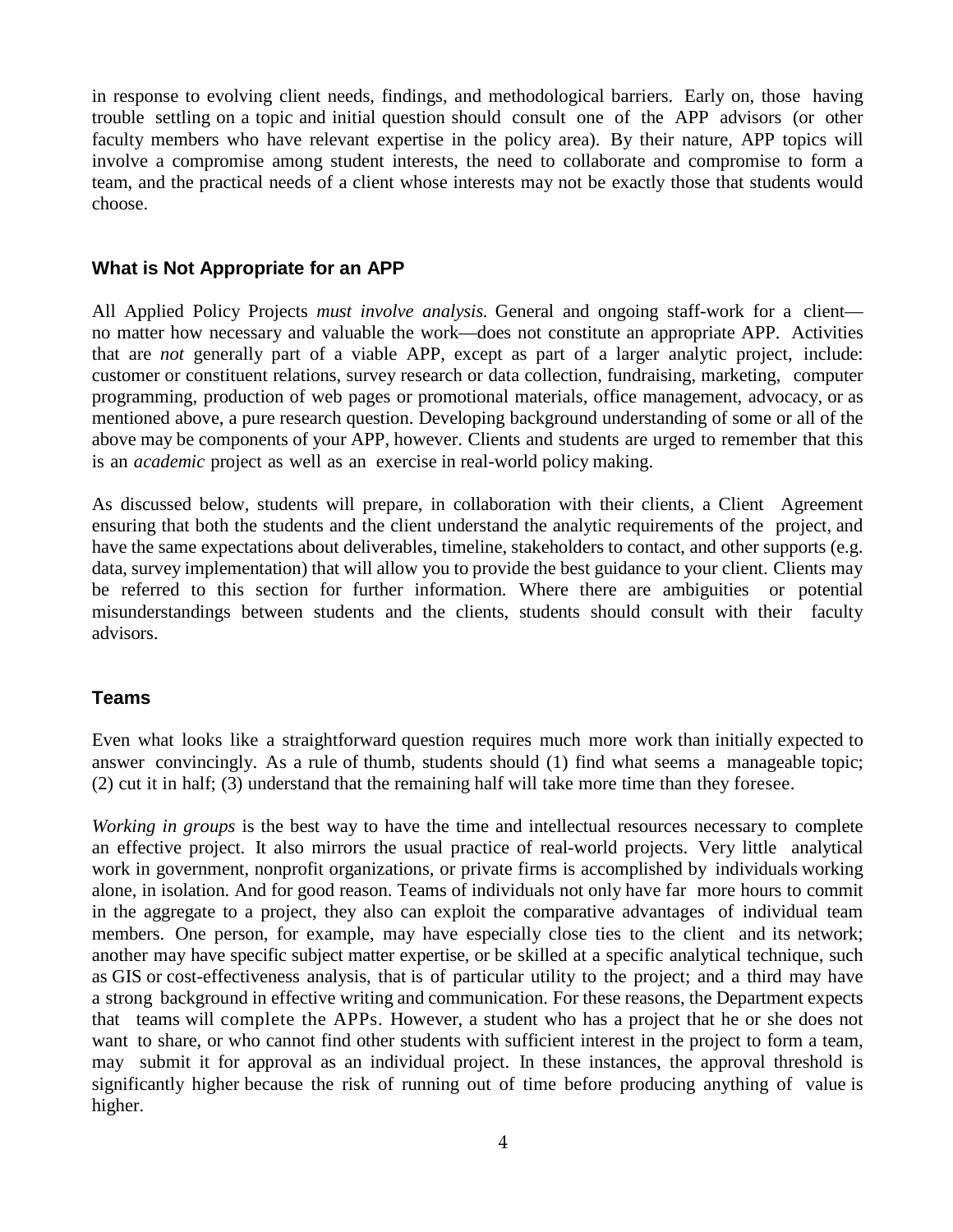Teams may not normally have more than five members, though special permission is possible for projects where a compelling case can be made that a larger number would have significant payoffs. Students should keep in mind the balance between the advantages of dividing the workload and the costs of coordinating large teams.

The task of working with team members is *part of the project*. Advisors will consult with students about team management or shirking by team members, but will not attempt to step in and solve the problem by fiat. Team members should note that excessively poor behavior may lead to a low grade from the rest of the team (see "Evaluation and Grading" below). They should also note that the teammate grade is much less important than the project grade. Given that these teams are small, shirking will tend to show up not only in the teammate grade but in the overall APP grade, because any individual's lack of contribution will limit what can be accomplished. Thus, it is to the benefit of all team members to elicit meaningful input from every team member—and to the benefit of each member to do their part. For a team selection checklist see Appendix A.

### **Clients and Client Participation**

As noted earlier, APPs are supposed to be "live" work. This requirement normally means that students must identify a client: someone in the real world who wants, or can be persuaded to want, the results of their work. A client can be anyone who has policy puzzles to solve: a government agency (at any level; students are encouraged to consider national and international clients as well as regional or local ones), a nonprofit organization, a corporation, or a private individual. Students are expected to spend much of the summer and early fall thinking about possible clients and making initial contacts with them. Once the relationship with the client is established, the client should agree to facilitate and to review the APP as if it were a piece of staff work or a paid consulting assignment.

Beyond the parameters of the Client Agreement described below, successful APPs require that clients and teams communicate regularly and clearly about the team's progress and any problems that arise. One reason, among many, that APPs should not be done at the last minute is that it makes this kind of communication very hard to accomplish. While advisors will give counsel on these matters and may choose to intervene in extraordinary cases, *client relations are normally part of the project* and teams are responsible for sorting these matters out themselves.

Students may be paid by their client for the project with a grant or scholarship. Receiving financial remuneration, however, should not be permitted to compromise independent and unbiased inquiry, nor undermine the objectivity of recommendations that the students may reach. Professional consultants often reach conclusions and make recommendations that are contrary to their clients' expectations. The same analytic principles should apply with this type of client project. If financial remuneration for the project is not possible, clients should nonetheless cover project expenses including, but not limited to, travel, parking, phone calls, photocopying, etc.

Although the normal and full expectation is that *all* APPs will have actual clients, under truly extraordinary circumstances, teams may, with their APP advisor's permission, work with "imagined" clients. This provision is not meant to be a license to pursue impossible questions or give impractical answers, and teams with imagined clients will work closely with their advisor to mimic the same conditions they would have with a real client.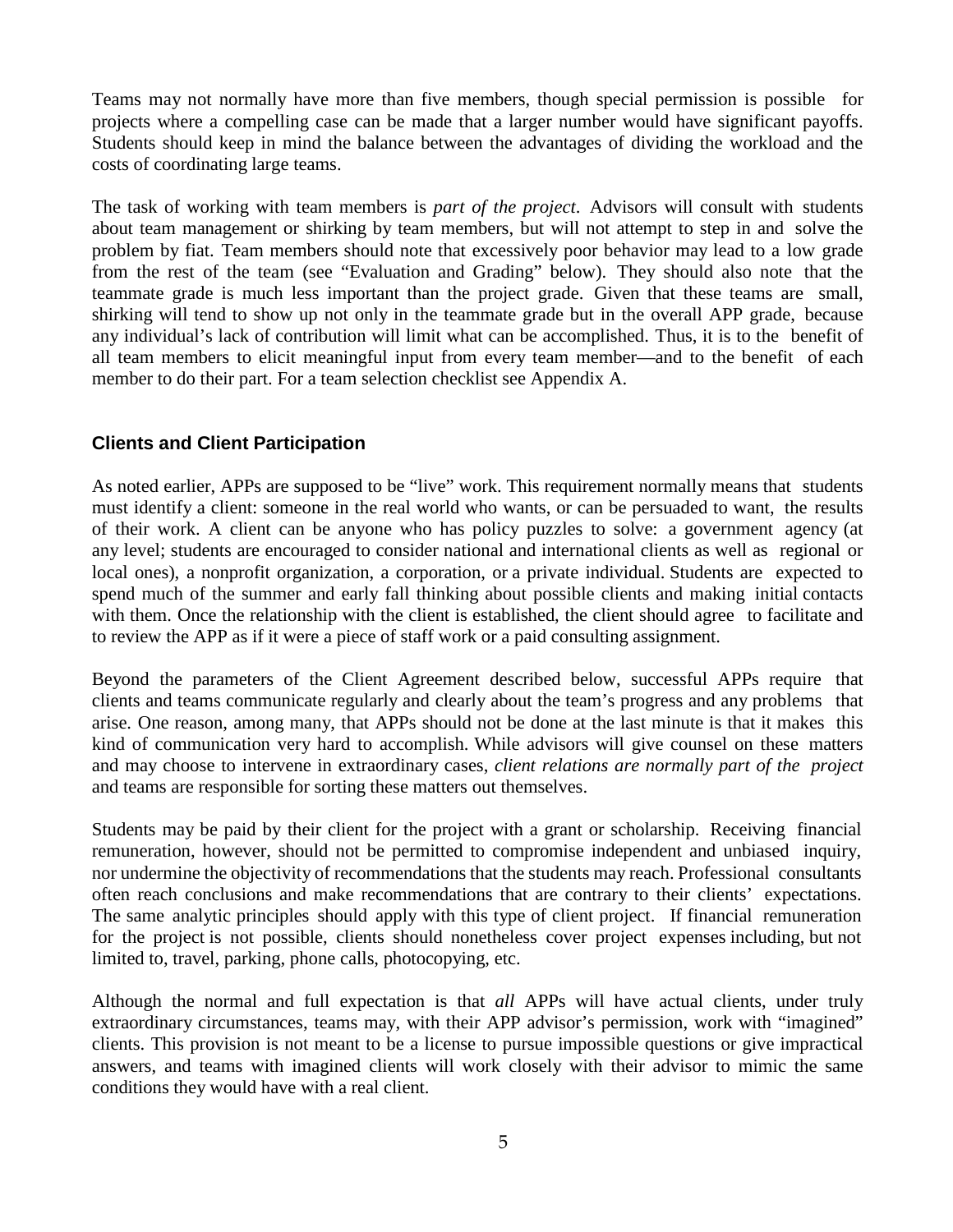## **Choosing a Client**

Securing a client is the responsibility of the APP team. Teams are encouraged to be entrepreneurial in seeking out clients: ask around, reach out to contacts, probe personal networks. Many clients come from MPP students' internships or employment. Some come from contacts developed at Luskin School of Public Affairs such as faculty, Senior Fellows, or ongoing projects at the Luskin and Lewis Center. The Department also seeks to cultivate partnerships with programs on campus and off campus clients that may lead to APPs. The Director of Student Services will distribute information about these potential clients who have become connected to the Department.

Another potential source of APPs are the clients of projects that have been successfully completed in recent years. For example, they may need help executing a program evaluation or similar recommendation that was suggested by a previous APP. Some clients may have follow up problems to work on. Teams interested in a former client should contact the students who worked with the client in the past for advice on how to proceed.

The Department does not take a more active role in procuring clients for two reasons. On the one hand, we do not want to be in the position of recruiting potential clients and then disappointing them if there are no students interested in their problems, and on the other, we do not want to curtail student freedom by assigning teams to work with clients in whom they have no interest.

It is important to think carefully when choosing a client for an APP. Client quality can have a major impact on team success. Here are some issues that can make clients difficult to work with:

- Clients who are difficult to get in touch with, non-responsive, or secretive.
- Clients about whose problems there are no available data or data are very difficult to collect. All projects will have data problems of some kind, and nearly all will involve the collection of original data. Teams must evaluate how difficult these problems will be with a given client. Clients who have serious "trade secrets" or other reasons to resist the generation or distribution of data are a red flag.
- International projects are very popular for APPs, but they present special data hurdles. If teams lack the ability to travel to collect data, they will probably rely on clients (who, in development contexts, often lack resources and reliable communications infrastructure). Teams should be wary of projects and clients where data collection is heavily dependent on unreliable (even if well-meaning) partners or data sources.
- Clients who are not working in the public interest. There are many for-profit entities or nominally non-profit entities that are really rent seekers who dubiously seek to justify their actions in terms of the public interest. It can be difficult to work with clients who are fundamentally about profit or self-aggrandizement. However, non-profit or governmental enterprises can also fail to work in the public interest.
- Clients who have already decided on a course of action and are looking for APP researchers to supply justification, validation, or cover.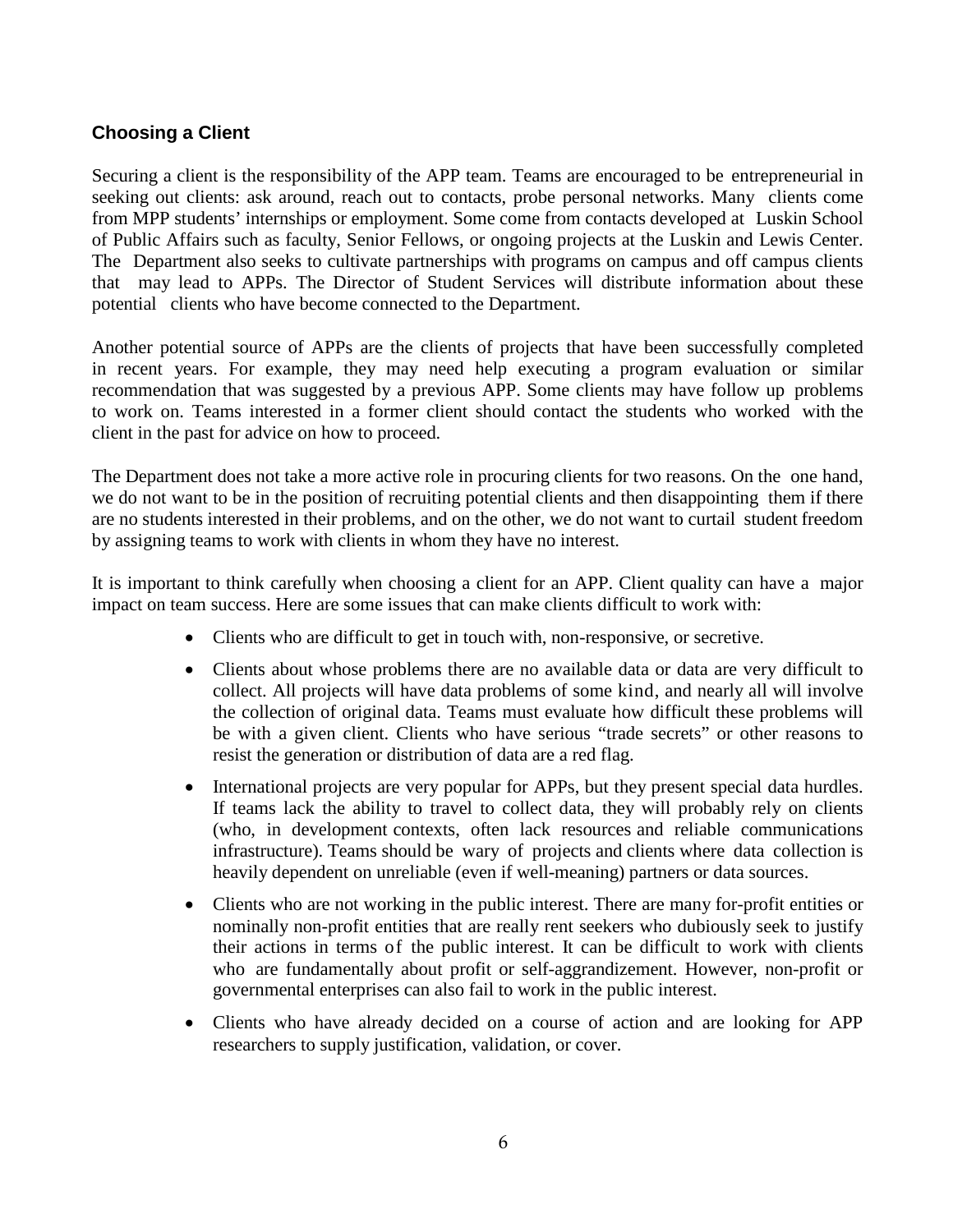While it may be possible to compensate for certain problems if a client has other exceptional qualities, clients who have these tendencies should be considered carefully. When assessing a possible client, look for clients for whom the following is true:

- The problem should be fairly well defined, but not over-defined (i.e., where the client has already decided or will only accept one answer)
- The client is open to communication and reasonably responsive (understanding that most professionals are overburdened)
- The client is interested in the project and willing to assist, especially in providing context, feedback on directions you're considering, and in connecting you to relevant stakeholders and informative contacts for interviewing or other purposes.
- Data are available; there are a diversity of data types so that problems with one type won't doom the project; data aren't stuck in choke points and there is more than one way to acquire them.

Keep in mind that there are no hard and fast rules for identifying "good" and "bad" clients. These indicators are simply factors to consider, and teams must use their professional judgment to decide whether a given client will be viable given the known or probable pros and cons. See Appendix A for a client selection checklist.

## **General Student Obligations to Clients**

Students are expected to act professionally, be responsive to client needs, and respect clients' busy schedules. Students must exercise discretion in interacting with individuals from whom they seek information, since they will be perceived as representing the client. An APP team may never invoke the name of the client in conducting interviews or requesting data without first obtaining the client's permission to do so. Students must remember that their work ethic and final product will reflect on the Department of Public Policy and the Luskin School of Public Affairs, and should act at all times in a manner that represents the program well.

## **The Client Agreement**

Each student team and its client will collaborate in the preparation of a Client Agreement that outlines the question to be asked; the resources (data, access, principals' time, expense, and money) that the client will make available for answering it; and the broad expectations for what will be presented in the report. Clients should realize that they cannot expect an effective answer to a question driving the project unless they give students access to the material, and people, they need to answer it.

Because the nature of clients and APPs vary so significantly, there is no formal, specific template for the Client Agreement, but teams should consider the following topics:

• What the client wants to accomplish with the project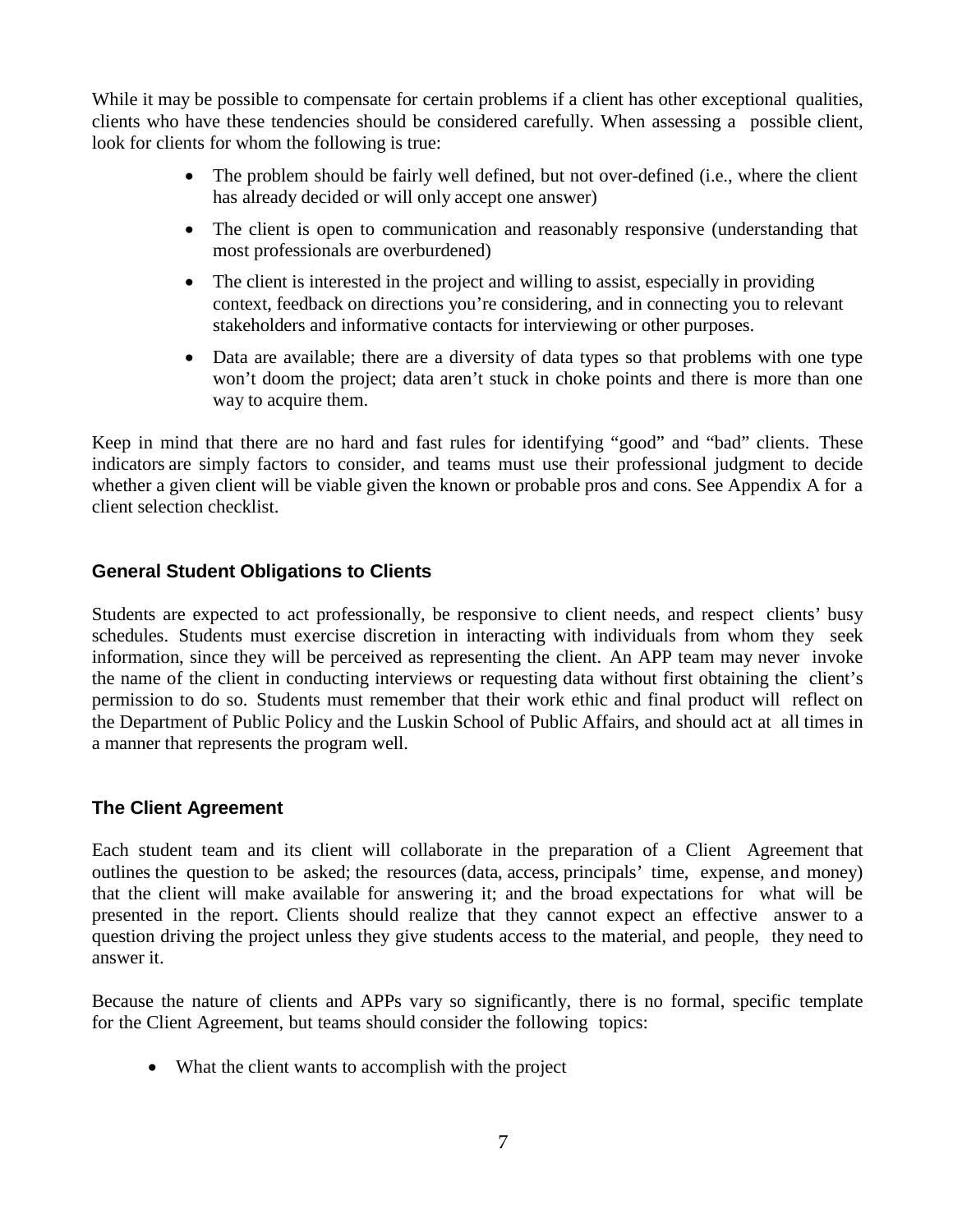- What research resources will be needed (including data, access, etc.) and by when
- What research resources, such as data or possible interview targets, can the client provide or facilitate
- What expenses will be involved and who will cover them. (It may be helpful to include a budget section in the agreement; it need not require that the client cover any or all expenses but it will help clarify the costs involved in completing the project.)
- An agreed solution to any particular difficulties you anticipate, such as confidentiality, trade secrets, classified information. Do not make these up if they are not actually a problem!
- A general understanding about how often and in what form the client will be available for consultation during the development of the analysis and report (students should meet/talk with the client a *minimum* of two times during the Winter quarter)
- A tentative or hard deadline for presentation of the project conclusions to the client
- A clarification of expectations about giving the client an opportunity to review the project report before it is submitted.

The Client Agreement is *NOT* to be signed by the students and the clients as if it were a formal contract. Rather, the agreement memo is intended to facilitate full communication between the students and the client, to ensure *mutual understanding* of the issues involved in the project, and to promote shared expectations, while permitting adaptation as necessary in response to particular challenges and new information.

The Client Agreement should be *drafted by the end of the Fall term*. The conversation around the agreement is the best opportunity for the client and team to come to mutual agreement about the parameters of the project and the data, contacts, and other resources necessary to complete it. It is important, therefore not to write the agreement too early (before the parameters of the project are clear) or too late (when there is not enough time to gather and analyze data).

## **Conducting Research Ethically**

Applied Policy Projects do not automatically trigger the need to secure the approval of the Office of the Human Research Protection Program (OHRPP) or the Institutional Review Board (IRB) process. This is good news from the point of view of speeding your research process with a minimum of bureaucratic headaches. However, when in doubt, please consult with your APP advisor early in the process to verify whether your APP would indeed require IRB approval. Even if the IRB is not required this does not abrogate your responsibility to conduct your research ethically and with careful consideration of the dangers or harms that it may pose to the participants in your project. Furthermore, the fact that a project does not need IRB approval does not mean that it is free from other organizations' IRB requirements. If teams are working with a client or partner that requires IRB approval (for example, Los Angeles Unified School District often does, as do many health care organizations), then it must meet their requirements. The Public Policy department is in the process of working up guidelines for ethical and responsible research. Until that point, teams should have an explicit strategy for dealing with the following issues in the research plan: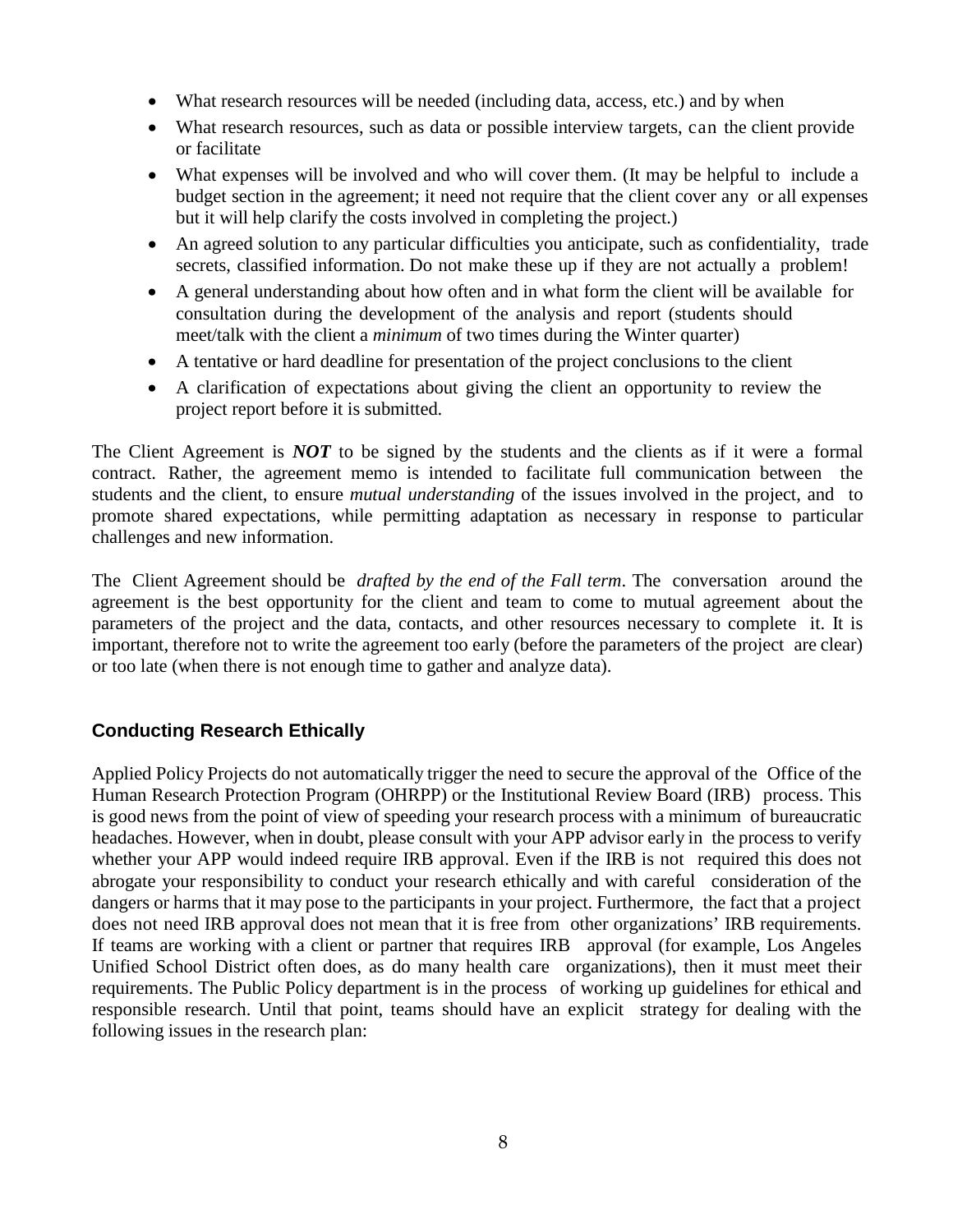- **Consideration of potential harms**. What potential harms might your research inflict on research participants and how are you going to mitigate those harms? Even interviewing individuals about the work they do can be potentially dangerous if, for example, their views are at odds with their supervisors. Your research plan must anticipate these harms, especially potential threats to standing, reputation, or position.
- **Consideration of benefits**. Generally, the benefits of research should outweigh the harms. You should consider the ratio among them, and also consider how the burdens and benefits of research are distributed. Only research where benefits outweigh the harms and both are distributed fairly should be done.
- **Vulnerable populations**. If your research will study groups that are particularly vulnerable to coercion (for example, children, prisoners, the ill or mentally ill, those with liminal immigration status), then you must give extra consideration to how you are going to protect their interests and not submit them to coercion.
- **Informed research participation**. Generally, if you are studying people you need to inform them that they are being studied. The exception is the observation of public behavior. What is your plan for informing people and asking for their participation?
- **Coercion, inducements, and the right to withdraw**. What is your strategy for inducing people's participation in your study? If your plan includes inducements, then you should consider whether they constitute coercion. For example, low dollar gift card might be an ethical inducement but making program benefits conditional on talking to the research team is an ethical problem. Remember that ethical research also informs people of their right to withdraw from research without penalty at any time.
- **Confidentiality and anonymity.** What is your strategy for sharing the results of your data collection? Will data be kept confidential to the group, or will it be distributed in some way? The broader it is distributed the greater the potential risk to your research participants. When possible, research subjects should be given the option of being anonymous (meaning that once the information is collected, even the researchers cannot identify individual participants), or when that is not feasible, of having their identities remain confidential (meaning that only the researchers can identify individual participants and those identities will not be shared with anyone, possibly including the client).

Confidentiality and anonymity are considered effective ways to mitigate some potential harms of research. Consider also that it is sometimes necessary to do more than simply withhold a name to ensure that a research participant is not identifiable. There is a potential tradeoff between protecting interviewees through confidentiality or anonymity and the authority of your data. It is usually more authoritative to be able to identify a quote or an idea with a specific individual. One effective strategy is to gather confidential data from subjects and then offer to contact individuals to ask them if it is okay to quote them a specific point. However, this followup can be time consuming. What will be your strategy to navigate the issues of confidentiality and anonymity?

• **Data security**. The risk that data are used in irresponsible ways is greater when those data are not secured. You should specify how you will protect your data, ensure only legitimate users have access to it, and dispose of it properly and securely when the study is finished. If you receive data from another source, make sure you follow their data security rules.

Your faculty advisors will expect you to include a brief statement with your work and data gathering plan for how you will conduct your research ethically.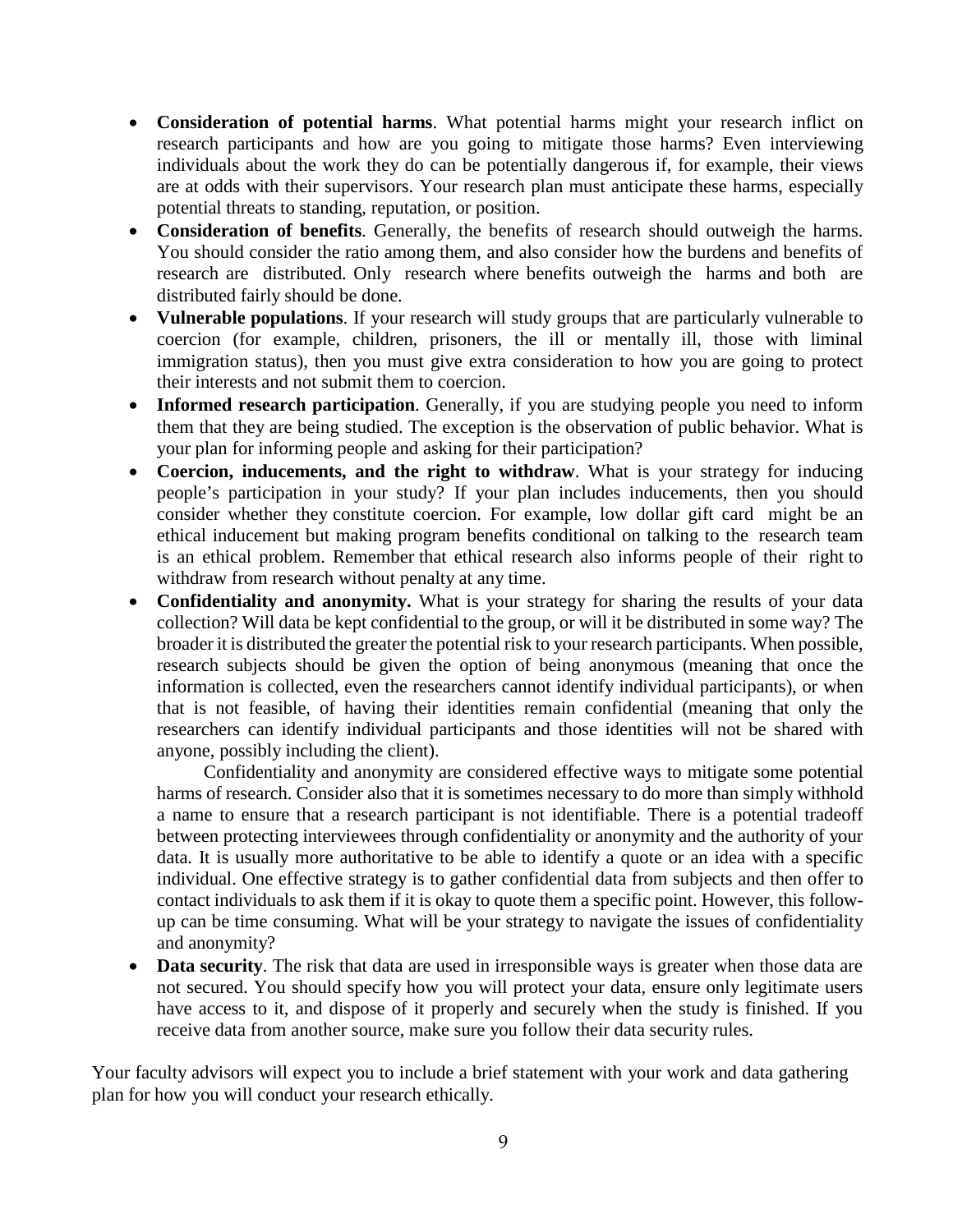## **Project Funding**

In the past, many APP teams have been successful in securing funding for the research activities associated with their APP projects (a number of grants, for example, have been obtained in the past from the Lewis Center for Regional Policy Studies, the Luskin Center for Innovation, and the Institute on Inequality and Democracy.) The funding has paid for travel, supplies, mailings, and the hiring of research assistants. It requires time to submit a funding proposal, and not all applicants win funding, so it is recommended that you apply only as needed, and after consulting with your advisor.

If a team is planning on submitting an application to a possible funder, it is important to make contact and discuss the proposal budget with the Department's fund manager. They can make certain that a proposed budget conforms with University procedures. The fund manager will also need to be informed immediately if the proposal is funded so that they can set up an account and provide the team with instructions on how to submit requests for reimbursement. For example, one needs to note the types of activities and materials the funding will cover and the specific documentation required for reimbursement. In some cases, for payments made by a credit card or a check, a COPY of the credit card statement/bank statement showing the transaction is required (other statement transactions can be blacked out). Some purchases may be subject to ordering directly through the funding source (e.g., U.S. Postage cannot be reimbursed unless purchased through the funder). Teams must also consider the timing of both expenditures and documentation submission deadlines, and the requirements for handling any deviation from the original budget. Funders can provide many helpful information sources for executing the projects, but funding always comes with strict parameters and documentation requirements for reimbursement. It is essential to know these requirements *before* attempting to spend money on items covered in the grant.

## **Using the APP as one of the course requirements for a Certificate in Global Public Affairs (GPA)**

GPA @ UCLA Luskin provides intellectual and professional preparation to future experts who plan to work within the realm of global public affairs. The program offers four different [Certificates](http://global.luskin.ucla.edu/) in Global Public [Affairs:](http://global.luskin.ucla.edu/) 1. Global Environment and Resources, 2. Global Health and Social Services, 3. Global Processes and Institutions, and 4. Global Urbanization and Regional Development. To earn a Certificate, students need to complete any of the three courses listed under the particular certificate.

MPP students often select an internationally focused Applied Policy Project which relates to the content of one of the Certificates. If a student would like to use the APP to fulfill one of the course requirements for a Certificate in Global Public Affairs, it is possible to do so via petition. Although the APP's are assigned in October, the final APP work plan is due in November. Having developed the APP to this point will enable the student to submit a petition to have the APP course count toward the one of the relevant Certificates. Even though the APP is a multi-course seminar, it will only count as one course for any of the Certificates. To petition, a student should submit the original APP proposal along with the work plan as an attachment in an email to: [global@luskin.ucla.edu](mailto:global@luskin.ucla.edu) The Faculty Certificate Leaders will review the proposal and determine if the project would qualify to be counted toward a particular certificate. More information about Global Public Affairs (GPA) can be found here: [http://global.luskinucla.edu/](http://global.luskin.ucla.edu/)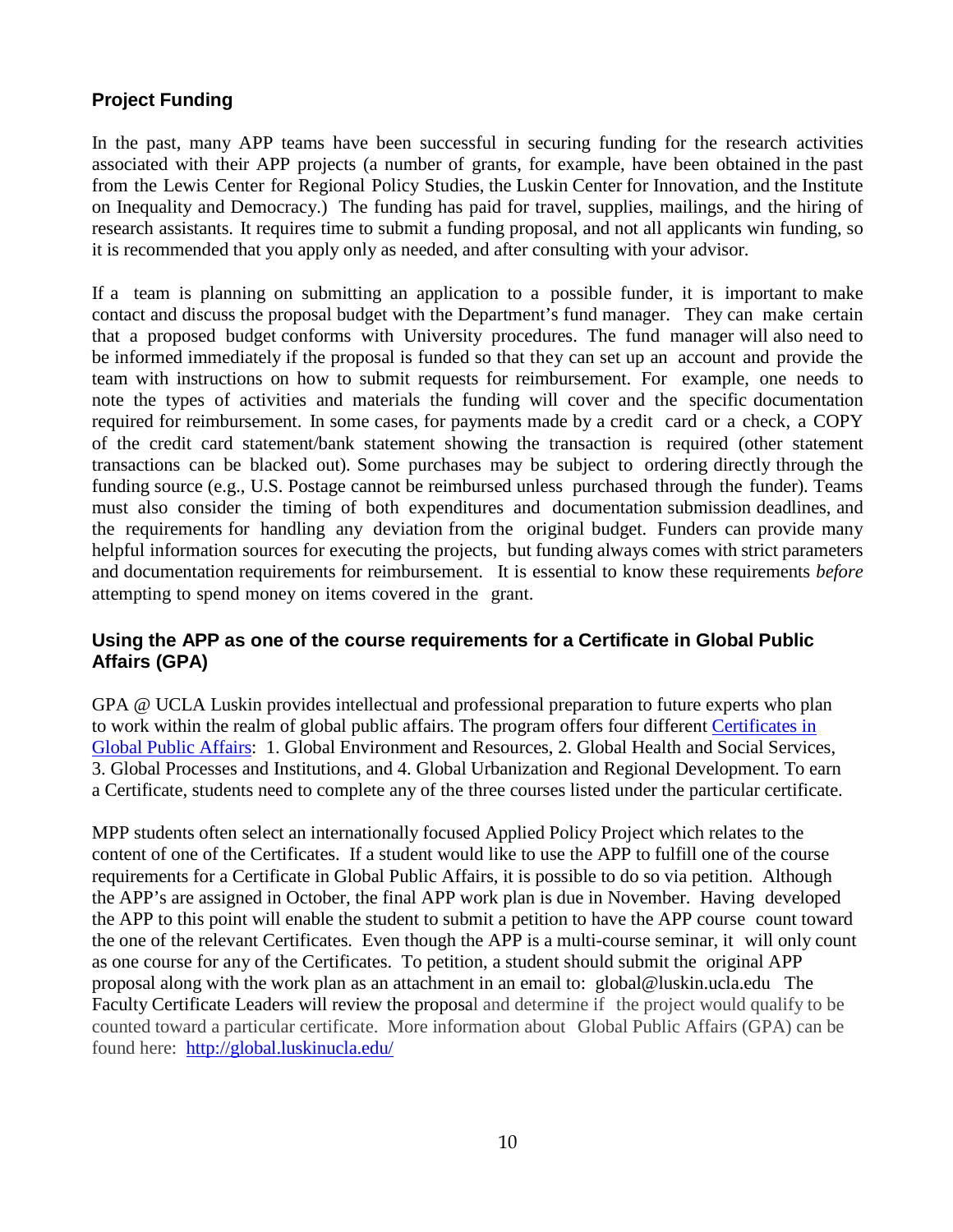## **IV. ANSWERING THE QUESTION: WHAT AN APP SHOULD ACCOMPLISH AND HOW TO GET THERE**

APP teams need to be both ambitious and realistic about what can be accomplished in time-limited, resource-constrained policy analysis (which is the norm in the real world). A successful project will be one in which the team knows the parameters of what would be the ideal policy analysis on the topic and then adapts appropriately to what is realistically possible to produce the best possible answer given the circumstances. This targeting is at once a substantial challenge and a routine feature of all policy analysis. The Department has established a structured process—encompassed by the Applied Policy Project sequence of seminars Public Policy 298A (2 credits in the Fall), 298B (4 credits in the Winter), and 298C and 298D (2 credits each in the Spring)—to guide teams through the process, from settling on a policy question that is meaningful but feasible to conducting the necessary research, from deriving appropriate analytical conclusions and recommendations to communicating those findings in written and oral settings.

### **The Scope of the Objective**

Deriving an effective answer to a policy or organizational question does not mean solving the problem definitively for all time. It does mean making a contribution to understanding what ought to be done and why, and how to get it done, or what has been done well and badly in the past. Each APP team's report, both written and oral, should be explicit about:

- Which questions the team has, and has not, addressed.
- How the team arrived at its analytical conclusions and recommendations.
- The range of uncertainty around different parts of the team's answer, and whether there is enough uncertainty to affect legitimately the overall tenor of the conclusion.
- ●What potential obstacles to implementing the recommendations exist and how to handle them.
- ●The reason the answer *matters* in the appropriate context: why the proposed course of action is a good use of resources given other ways of improving human happiness by spending resources, including money, authority, and attention; why an initiative is worth the attention of busy decision makers, given other things they could be doing; why a littleknown problem is worth as much public attention as other matters that are obviously important or at least appear to be.

Appendix C includes a "Policy Analysis checklist" that goes through the kinds of questions that an ideal project would encompass. Few APP teams will have the time or resources to cover all points on the list. (In fact, *no* actual policy analysis does so fully.) By consulting the ideal, however, one can avoid some common problems of poor projects. A team may not be able to cover the whole list of questions, but it should have adequate ways of explaining—at least inside the heads of team members why some of the questions do not apply, why their importance is limited in this case, or how the team *would* go about answering those questions, if the time and resources to do so were available.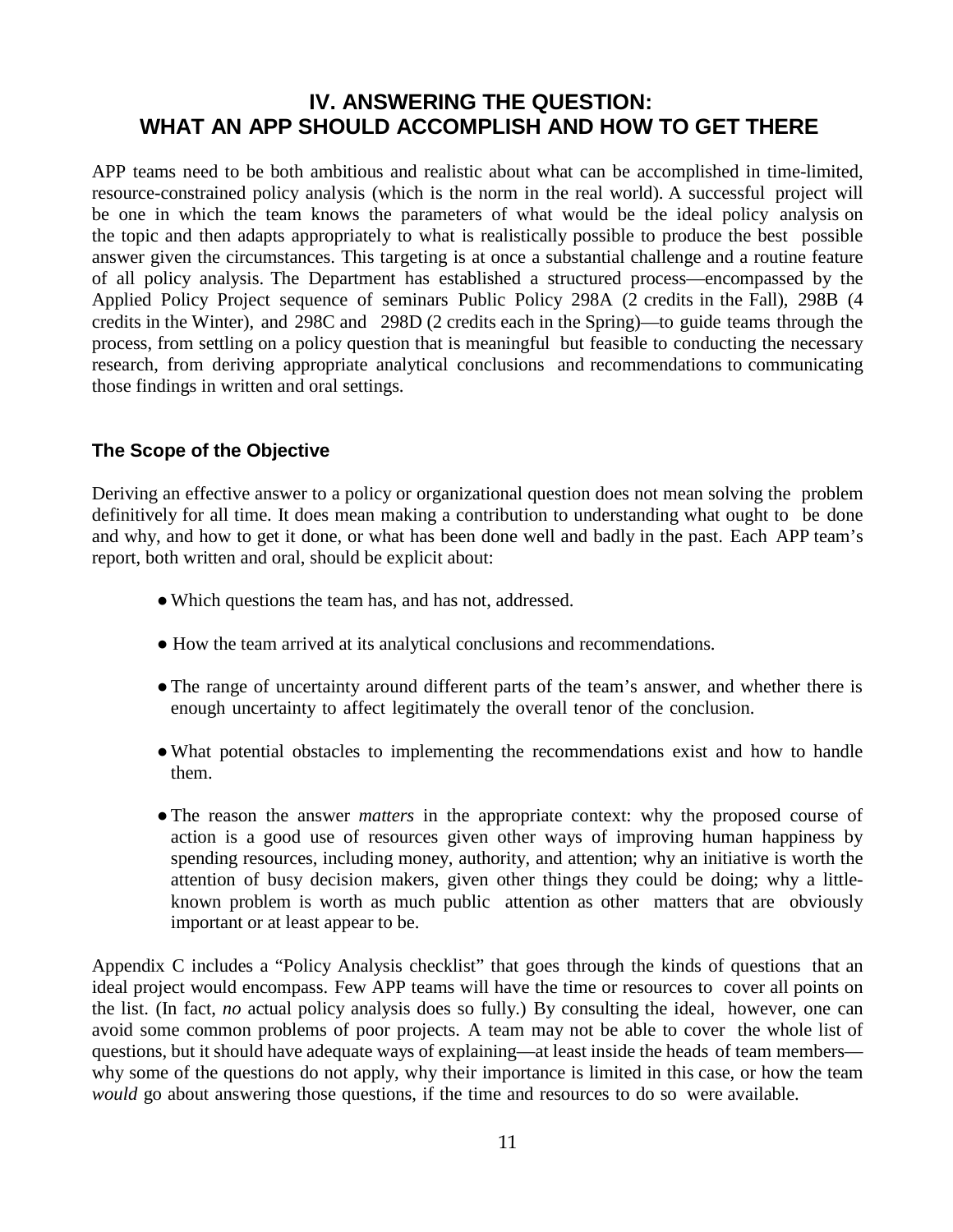Examples of honors-awarded APP projects from past years are available to both students and clients on the [Department's](https://luskin.ucla.edu/public-policy-2/for-our-students-2/) web site. Teams are strongly encouraged to examine past APPs to see the diversity of ways that teams report on their policy analyses.

## **The APP Courses**

The APP is both a real-world project with a client and an academic exercise supported by the full scholarly resources of the Department of Public Policy and the Luskin School of Public Affairs. The main vehicle of academic support is provided by the faculty advisor, and one's fellow students, in the setting of Public Policy 298A, 298B, 298C, and 298D.

In the Fall term of their second year, students enroll in the 2-unit Public Policy 298A, in the section led by their assigned faculty advisor (these assignments are guided by the expressed preferences of the APP teams, balanced by considerations of faculty expertise and equity in the distribution of enrollments across the four sections). During the quarter the teams will meet in a combination of sessions for the entire MPP class, sessions of their assigned APP seminar, and individually with their faculty advisers. These various meetings will provide the teams with guidance on honing their policy questions, formulating and revising their overall research plans, assessing approaches to data collection, and if necessary submitting the forms for IRB approval. By the end of the Fall quarter each team should have established a firm platform from which to launch the substantive work on their APP projects.

The real "meat" of the APP process takes place in the Winter through the first half of the Spring term. During this time, students will take Public Policy 298B (4-units in the Winter) and 298C (2-units in the Spring), which involve regular structured meetings and seminars devoted to the research, analysis, and writing of APP reports. The individual team advising meeting and seminars led by the four faculty advisors will use a common "syllabus" built around the same schedule of assignments and expectations.

The syllabus will establish a timeline for progress on the APP, with the topic of advising meetings, written chapter submissions, and team presentations, following a set schedule to ensure timely progress. Faculty advisors will provide appropriate and timely detailed feedback to the teams in response to the groups' scheduled submissions and oral presentations during the quarter.

In addition to submitting drafts of chapters and oral presentations in Public Policy 298B and 298C, each student will be assigned to "peer review" the work of another APP team. Peer reviewers will comment in writing on the component chapters of the APP as they are produced and on the full draft of the APP report. They will also respond in seminar with comments in reaction to the oral presentations made by the APP team they are peer reviewing. **During the seminar sessions, all students are expected to provide feedback to presentations made by the APP teams and, in general, to be active participants**.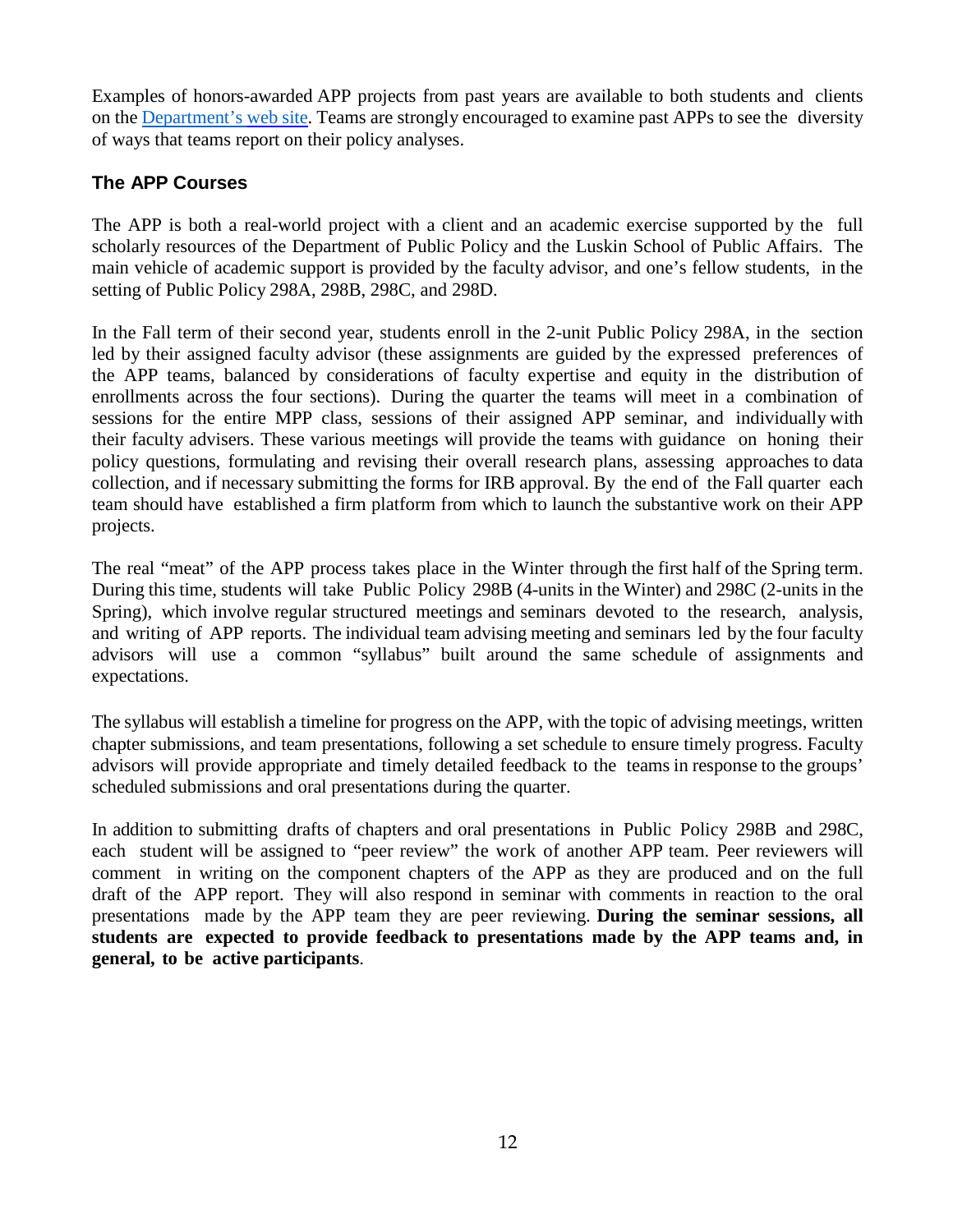In the Spring term, students will also enroll in Public Policy 298D, a 2-unit course that will guide teams through the preparation and delivery of the oral presentations of their APPs during the second half of the Spring quarter. Public Policy 298D will encompass practice presentations as well as the formal presentations to the Public Policy faculty and assembled students, whose collective evaluations will be used by each faculty advisor in the process of determining the grades for the oral version of the APPs. **The Department fully expects that all students enrolled in Public Policy 298D will attend all sessions of the formal APP oral presentations, unless there are unavoidable scheduling conflicts.**

A summary timetable of major dates for the Applied Policy Project process can be found in Appendix B.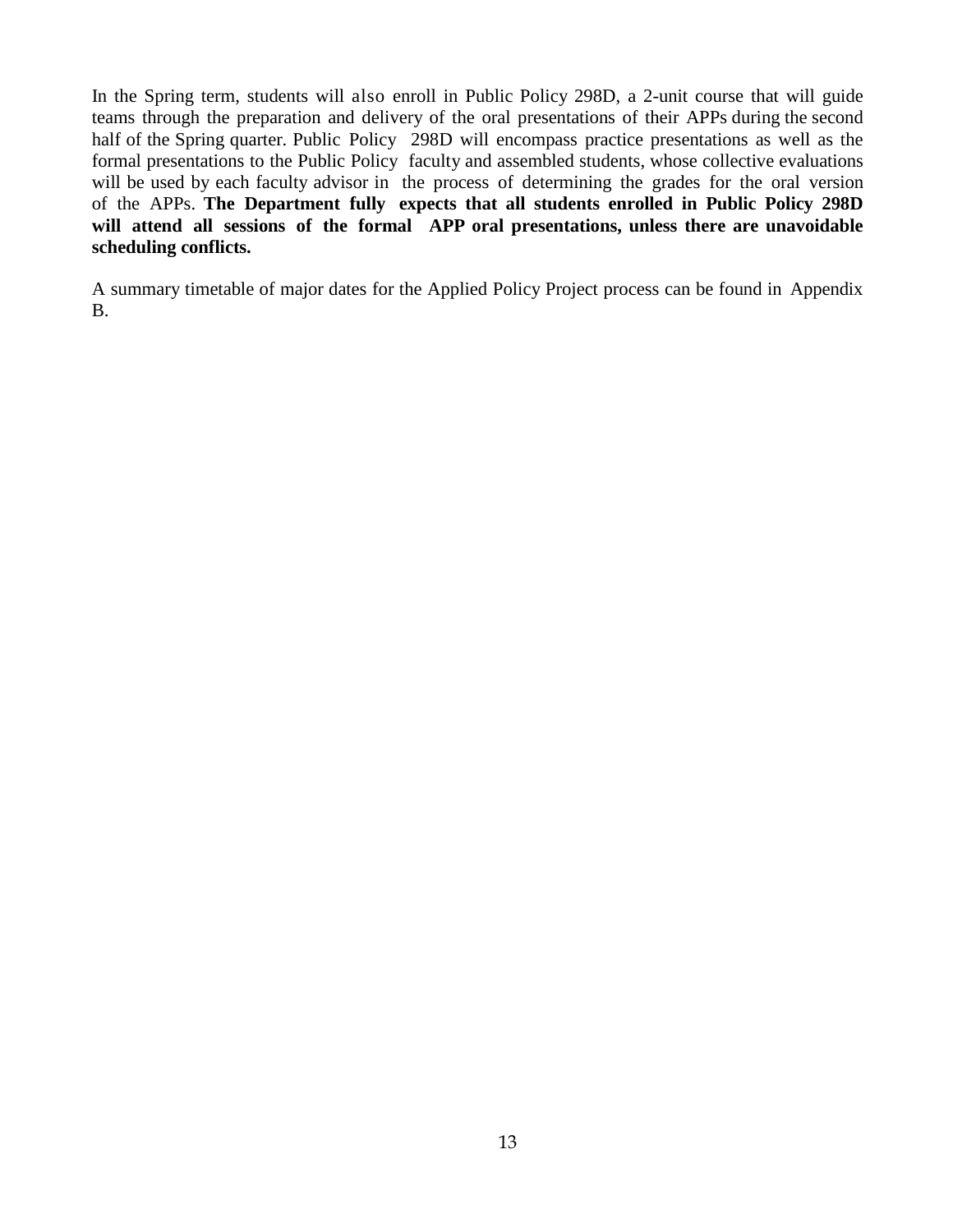## **V. THE APP WRITTEN REPORT**

### **Audience**

The target audience for the APP report is the "generalist" reader, someone conversant with public policy issues broadly defined, but who is not likely to be a specialist on the specific topic, question, and issues addressed in the report. You might think of the potential audience as constituencies of importance to the client, who could influence the success or failure of the client's actions. The audience could also be policy makers (or their staffs) whose support would be necessary to adopt proposals supported by the client, or advocacy organizations that could become allies of the client. The "2<sup>nd</sup> reader" of the APP report, whose evaluation accounts for 15% of the PUB PLC 298B and 298C grades, represents this generalist reader. (A common grade for both courses will be assigned once the APP report is evaluated; see "Evaluation" section below). Note: some clients may, for their own purposes, request that you also prepare an abridged version of the report.

### **Format**

1. The Department does not impose a detailed outline or template for the APP reports. All APP reports, however, should include what are effectively two separate documents: the body of the report itself and an executive summary, each of which can stand on its own. Some uses of these types of reports read only the Executive Summary, while others read only the report itself. The Executive Summary, which immediately follows the table of contents, should be brief—no more than a few pages—and clearly present the client, the nature of the analysis, and the conclusions. For the benefit of readers who skip the Executive Summary, the body of the report should have an introduction that draws the reader into the report, signals broadly what the reader will gain from the report, and sets up or provides a road map to the rest of the report. The APP report may also have any number of appendices.

In one way or another, the body of the report should include the following elements (which emerge as natural products of the written assignments in PUB PLC 298B and 298C):

- The identity of the client
- The nature of the problem, policy question, or decision confronting the client, its importance, and why the client wants this problem solved
- The analytical approach used to address the problem or answer the policy question, and why it best serves the client's needs and produces the most convincing answer. Note: Complete methodological details may be presented in an appendix to the report, but the text of the report itself should furnish sufficient detail on the analytical approach to give credibility to the findings, conclusions, and any recommendations.
- Identification of policy options and the criteria for choosing among them (the terms "policy options" and "criteria" are general placeholders for whatever elements of choice and bases of judgments among choices are appropriate for the particular project).
- Analysis and findings
- Recommendations (if appropriate) and conclusions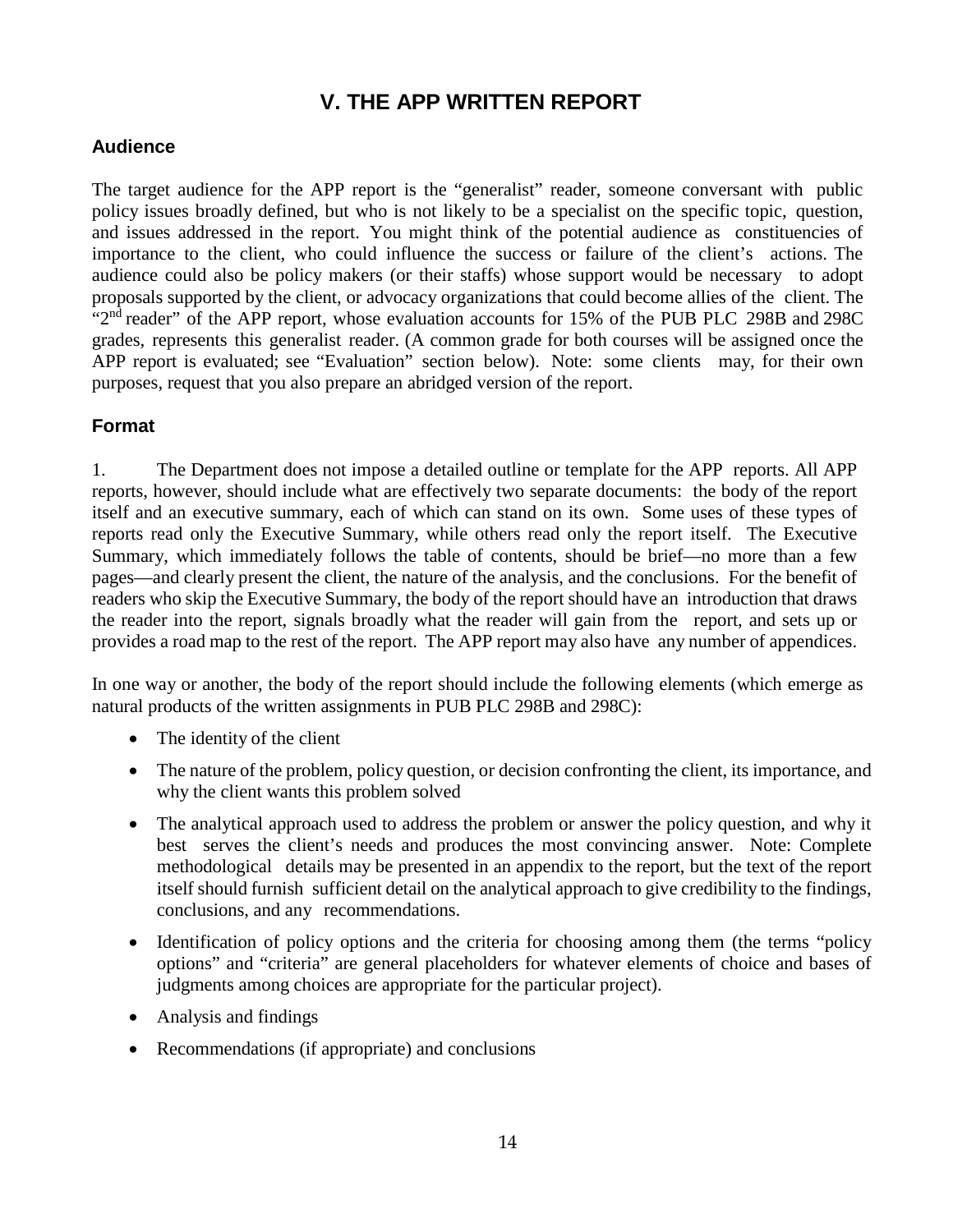2. The reports are to be **between 5,000 and 13,000 words** of text. This amount is roughly equivalent to 15-35 pages in Times New Roman font, 12 point, double-spaced; **the word limit, not the page limit, is controlling.** The Title page should indicate the word count. The word count applies only to the body of the report, not the Title Page, Table of Contents, Acknowledgments, Executive Summary, footnotes or endnotes, or Appendices. Words in tables and figures in the body of the APP are also not included in the word count. Note that there is no guarantee that a reader or grader will read the footnotes or endnotes, or even the appendices, so you should refrain from putting important elements of your analysis or argument in the footnotes or endnotes, or appendices. Fonts other than Times New Roman 12 point may be used as long as they ensure comparable readability. The version of the report submitted for grading on April 15th **must be double-spaced**—as a draft document this makes it easier for the graders to read, mark-up, and write comments.

Extra supporting material may be included in appendices *with the understanding that the appendices might not be read* (as would likely be true in the real world). As with footnotes and endnotes, Appendices are not a way of avoiding the word limit; the argument should hang together as it stands in the main text.

3. All APPs should include Executive Summaries. Most readers will read your Executive Summary first and then decide based on it whether to read your full report. Many readers, especially busy policy makers and members of other potentially important and influential constituencies, will never read anything beyond your Executive Summary. Therefore, your Executive Summary should be a compelling introduction to and summary of your analysis. It should briefly highlight your purpose, your methods, and your main conclusions, and it should the draw the reader into wanting more details.

4. The APP reports are to be printed **single-sided**, **double spaced,** and with **margins of at least one inch on each side** (the convention for manuscripts submitted to book presses and journals for publication consideration, facilitating ease of review and evaluation).

5. The reports are **not to be bound**; a binder clip is sufficient.

## 6. **Submit one copy of the report.**

## **Citations, Plagiarism, and Academic Integrity**

Full, consistent, and proper citation of all source materials is required by university policy and norms of professional conduct. For citation format guidelines inclusive of all forms of source material—and whether using notes (footnotes or endnotes) or parenthetical author-date references—teams should consult the most recent edition of *The Chicago Manual of Style*. The Table of Contents and links to specific chapters is available online at

[https://www.chicagomanualofstyle.org/book/ed17/frontmatter/toc.html.](https://www.chicagomanualofstyle.org/book/ed17/frontmatter/toc.html) Part III, Chapters 14, "Notes and Bibliography," and 15, "Author-Date References," present the format details and examples.

As a general rule, any idea, concept, argument, or fact that is not one's own, that was created or reported by someone else, and that does not involve an empirical fact reasonably widely known to the general public (e.g., the number of seats in the U.S. House of Representatives) should be cited. In close cases it is wise to err on the side of citation. All direct quotations **must** be indicated with quotation marks or set off as a block quotation. For details and guidance about quotations and paraphrasing, see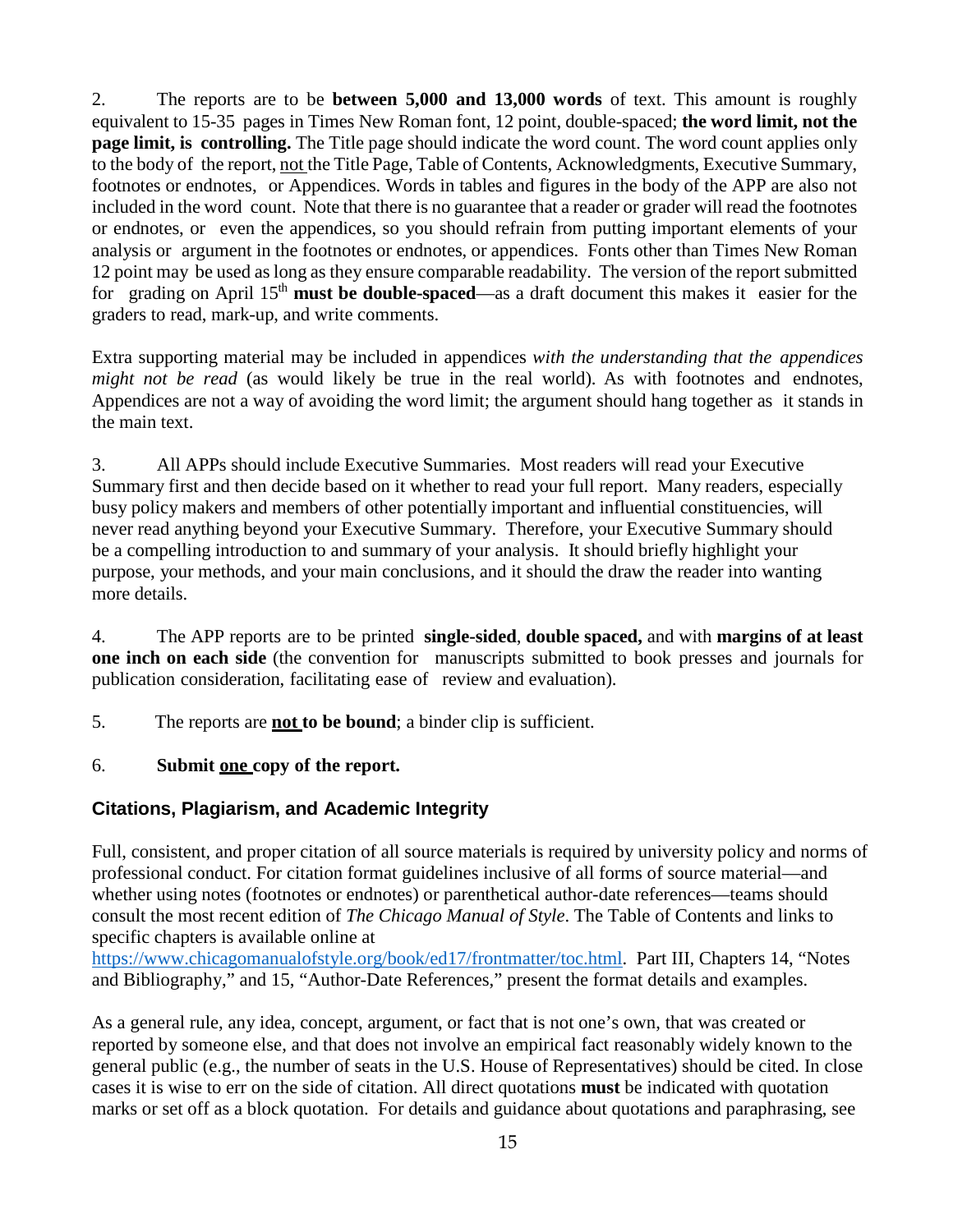Chapter 13, "Quotations and Dialogue," in *The Chicago Manual of Style*. The faculty advisors are also available to answer any questions about citation requirements. Don't guess. Ask.

APP writers are fully expected to know the details on academic integrity in the UCLA Student Conduct Code, available at [https://www.deanofstudents.ucla.edu/Individual-Student-Code#academicdis7,](https://www.deanofstudents.ucla.edu/Individual-Student-Code#academicdis7) as well as departmental resources and the materials from the plagiarism orientation for first-year MPP students. APP writers are responsible for informing themselves about necessary policies and how to avoid violating them. Failure to comply with the University's plagiarism policy can result in expulsion from the MPP program.

In order to ensure and maintain academic integrity, particularly with such an important academic endeavor as the APP, the Department will be using *Turnitin*™. In addition to submitting one hardcopy of the report to the Department, the APP report is to be submitted electronically to *Turnitin*. The *Turnitin* link can be found when you log on to ccle.UCLA.edu and go to the course PP 298C. For APP reports prepared by a team, only one team member needs to submit the electronic version.

To help avoid inadvertent errors, the *Turnitin* system will be set up to allow APP teams to "pre-screen" their reports for potential problems (e.g., incomplete citations or improperly paraphrased text) approximately a week before the final draft is handed in. One team member must take responsibility for submitting the first and revised drafts to the system. The report that *Turnitin* produces must be reviewed very carefully in order to identify any changes and corrections that must be made prior to the final draft.

### **Grammar**

APP reports must be well written to be persuasive. Grammatical and careless errors will be penalized substantially in the APP grading process. Students are strongly encouraged to purchase and use Strunk and White, *The Elements of Style*.

## **Disclaimer**

Each APP must contain the following disclaimer, placed prominently near the front: "This report was prepared in partial fulfillment of the requirements for the Master in Public Policy degree in the Department of Public Policy at the University of California, Los Angeles. It was prepared at the direction of the Department and of [client name] as a policy client. The views expressed herein are those of the authors and not necessarily those of the Department, the UCLA Luskin School of Public Affairs, UCLA as a whole, or the client."

## **Academic Integrity**

In a statement to students on academic integrity, the UCLA Office of the Dean of Students explains that "UCLA is a community of scholars….[F]aculty, staff, and students alike are responsible for maintaining standards of academic honesty." The Dean of Students makes clear that plagiarism, multiple submissions unauthorized by the respective professors, and all other forms of cheating and academic dishonesty result in formal disciplinary proceedings, which may involve **suspension** or **dismissal** from the program [\(https://www.deanofstudents.ucla.edu/Individual-Student-Code\)](https://www.deanofstudents.ucla.edu/Individual-Student-Code). The Department of Public Policy has a "zero-tolerance" policy and is required by the University to report to the Office of the Dean of Students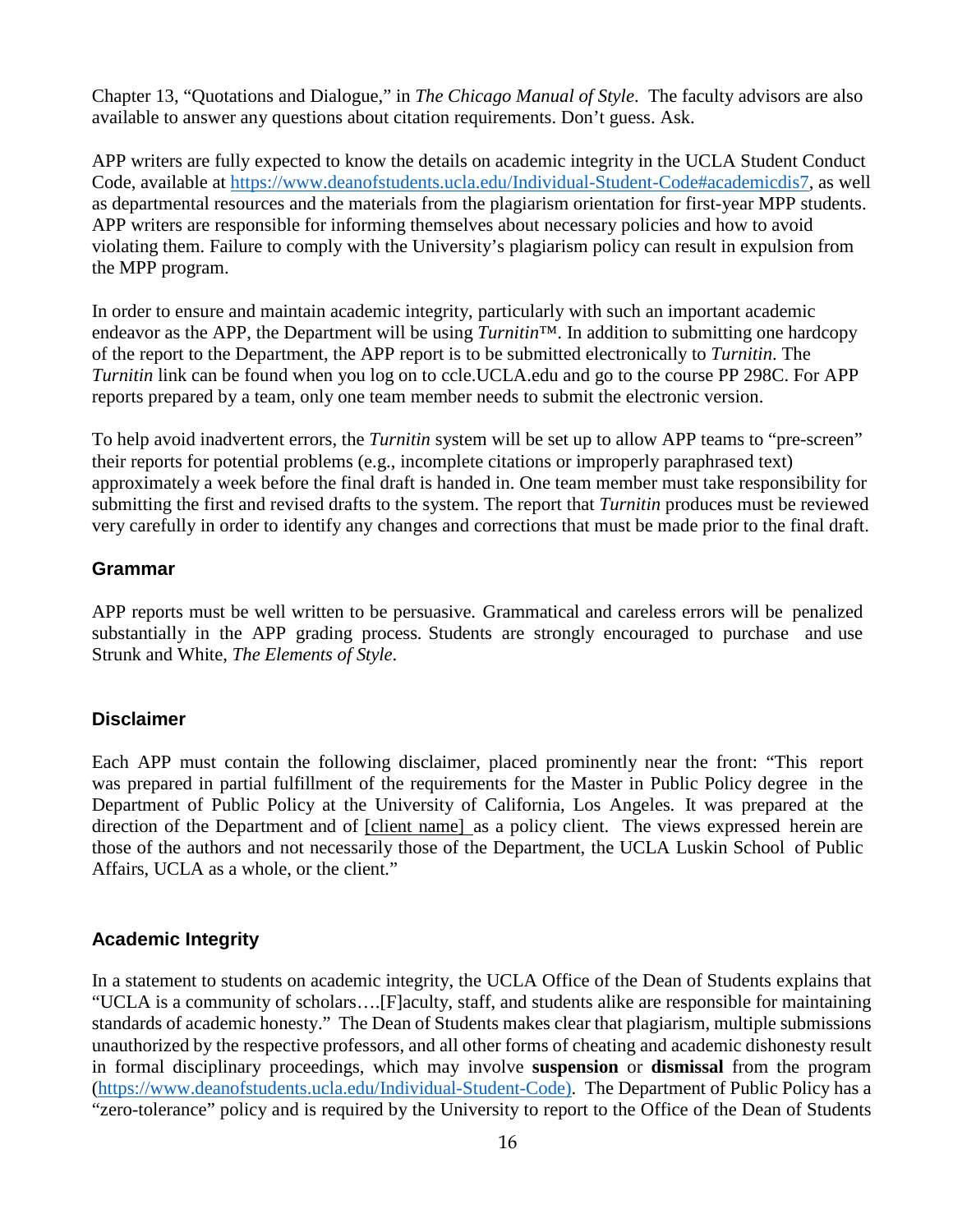suspected violations of academic integrity. **MPP students have been caught, investigated, and severely punished by the Office of the Dean of Students.** Future careers are put at risk. Be absolutely certain that you understand what constitutes violations of academic integrity. Ignorance is neither an excuse nor an effective defense. **Plagiarism**, for example, is described by the Office of the Dean of Students as "Presenting **another's words** *or* **ideas** as if they were one's own," including "submitting as your own…part of or an entire work produced verbatim by someone else" and "paraphrasing ideas, data or writing without properly acknowledging the source." Readers of APP reports need to be able to easily recognize and distinguish between when the words and ideas they read are your own and when they are from others. There can be no ambiguity. But please also know that we on the faculty are always available to help you avoid mistakes. **Please do not hesitate at any time to ask questions. Bottom line:** *ASK, ASK, ASK***! Our fervent desire is to help, not punish.** You can also find more information in *The Chicago Manual of Style,* Chapter 13, "Quotations and Dialogue."

### **Deadline**

The deadline for the applied policy project report is **Thursday, April 15**, at 4:00pm PST. This deadline includes three submissions:

- 1. A digital copy of the APP sent as an attachment to pubpolinfo@luskin.ucla.edu. If the file is too large to send as an attachment, students can bring it to the Department office on a flash drive or share a link to the file in Box, Dropbox, Google Drive, or other cloud based program.
- 2. *Turnitin* **™**  The digital version of the report must be submitted to *Turnitin* ™
- 3. One **hard copy** of the APP printed in black and white and delivered to the Public Policy Department Office on the third floor. Reports may not be turned in to your advisor nor slid under office doors. Binder clips will be provided. This requirement may be revised in light of remote instruction in the Spring of 2021.

All three submissions are due by 4:00 PM PST Thursday, April 15th. No excuses for late submission will normally be accepted. The deadline is intended to mimic government requirements, under which proposals for work that arrive a few minutes late are generally discarded regardless of how much preparation went into them (in some cases, months of work by many people and tens of thousands of dollars in costs). Students are advised to plan ahead and leave a margin for error. Late reports will be penalized in the grading. The penalty will be based on a sliding scale reported blow.

#### **Late Submission Penalties**

- Up to twenty-five hours late [i.e., Friday, April  $16^{th}$  by 5 p.m. PST]:  $1/3$  of a grade (e.g., A minus becomes B plus, etc.).
- 25 to 49 hours late (i.e., by Saturday at 5 p.m. PST): 2/3 of a grade, 7 points subtracted.
- After Saturday at 5p.m. PST (digitally submitted) but before Monday at 9 a.m. PST: one full grade, 10 points subtracted.
- After Monday 9 a.m. but before Tuesday 5 p.m. PST: two full grades, 20 points subtracted.
- After Tuesday at 5 p.m. PST: APP reports will not be accepted. Grade of F will be assigned.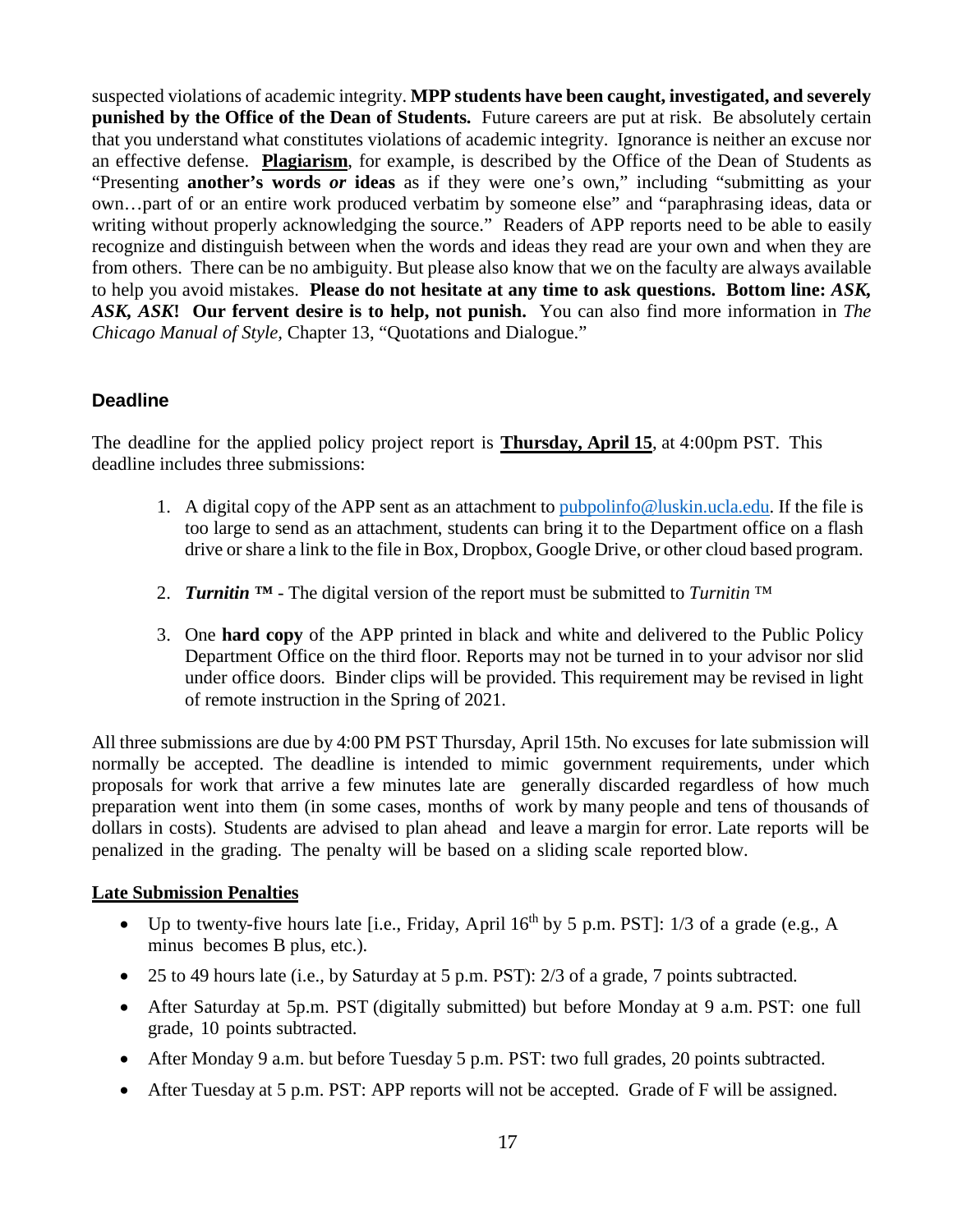All late submissions should be emailed to the Department at [PubPolInfo@luskin.ucla.edu](mailto:PubPolInfo@luskin.ucla.edu) Because the Department office is closed on the weekend, late submission after Friday 5:00 p.m. PST needs to be done as an e-mail attachment, followed by the one hard-copy submissions the following Monday.

## **Evaluation**

Projects will be graded for "overall persuasiveness." The grader will ask how much he or she is convinced, in the end, that the solution proposed or the answer given is a good solution or answer to a clear—and significant—problem or question, and is well supported by an effective analysis using appropriate information.

The usual criteria apply: scope; clarity; appropriateness of method; quality of quantitative, qualitative, and logical analysis; overall argument and synthesis. In addition, *form or presentation matters*. A project with serious lapses in spelling, grammar, writing style, or graphic presentation will be graded down. A real-world decision maker might discount or even ignore a piece of work subject to these flaws. A reader is likely to believe that sloppiness in the presentation signals potential sloppiness in the analysis.

Each student's APP grade (i.e. PUB PLC 298B and 298C) will be made up of the following components:

- 85%: Grade assigned by each team's APP advisor, broken down as follows:
	- o 10%: Participation in the Winter APP seminar (298B), including one's formal "peer reviewer" role in critiquing another team's work, as judged by both the advisor and the authors of the APP report that the student peer reviewed.\*
	- o 15%: Relative effort within one's team, as determined by each student's teammate grading of the quantity and quality of effort put in by other team members.\*
	- o 60%: The faculty advisor's assessment of the development and achievement of the project, reflected in the written report. This portion includes known difficulties in the process that the team encountered and had to overcome.
- 15%: Grade given by the "2nd Reader"—an APP faculty member who is *not* the advisor of the team in question. This grade, without reference to the process of producing the APP report, is intended to assess the quality of the final product from the perspective of an informed but "generalist" reader.

An In Progress (IP) grade will be issued and noted on your transcript for Winter PP298B. Upon the completion of PP298B coursework, a final grade will be issued for Spring PP298C and students will earn 6 graded credits for the grade received for PP298C. Department APP honors will be based on the final report due April  $15<sup>th</sup>$ .

\*Note that these are based on individual effort, and grades may vary among students even within the same team.

## **Optional Non-Graded Revision of the Written Report**

Students have the opportunity to revise their APP based on advisor feedback and 2<sup>nd</sup> reader comments.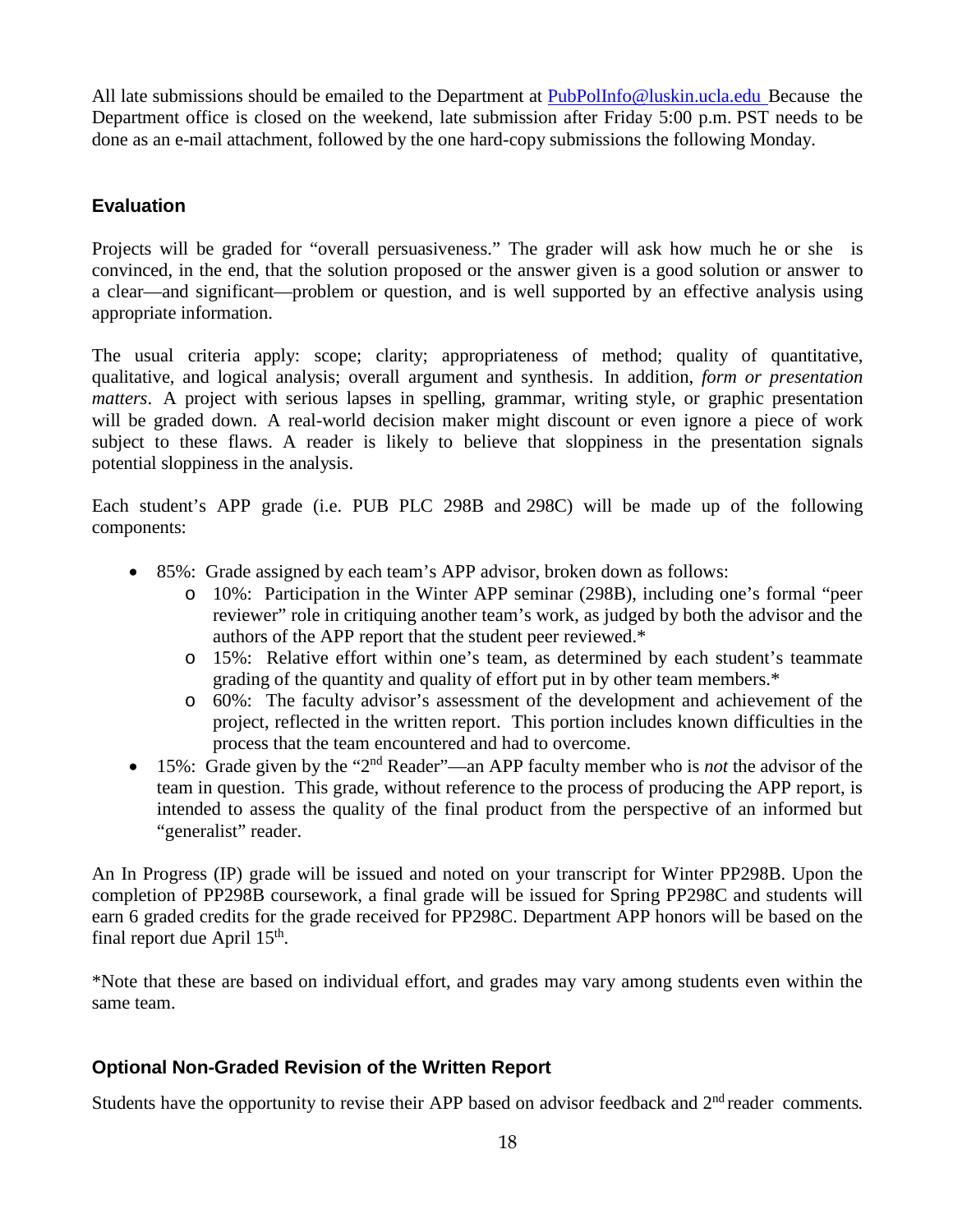This revised version of the APP report is due on Tuesday, May  $11<sup>th</sup>$ , at 4:00 p.m. PST, and will not be graded. This final version should incorporate the production values associated with a professional report (that may include single spacing, specially selected fonts, two- sided printing, color graphics, etc.). The revision period is designed to give teams a chance, if they choose, to provide an improved product to the client and the Department's APP Archive, to have a better piece of work to show potential employers. The deadline for these changes will be as firm as the original deadline for the reports.

*Changes made at this point will not affect the project's grade*—they will be taken into account for award purposes only. All teams have the opportunity to re-submit their projects on this date, and it is based on this version that each advisor will nominate teams to be judged for the departmental awards.

*The Department will take no notice of changes to the APP* made after this mid-May date. Awards will be based on the version turned in by this second deadline. Further improvements may of course be made by teams for their own benefit or client requirements.

## **Awards**

The authors of exceptional APP reports will be given departmental awards of Honors. These awards are based on the absolute, not relative, quality of the reports; there is no set number of awards to be conferred in any particular year.

Evaluation for honors will be based on the final written report that is due on May  $11<sup>th</sup>$ , as well as the oral presentation. The oral version of the APP report is a crucial part of the APP exercise, and constitutes the graded material for PUB PLC 298D, but it is separate from the award process. The honors designation is determined by the APP advisors, and takes into consideration the quality of the analytical work, the appropriateness and persuasiveness of the conclusions, and the quality of the written and oral presentations (honors will not be awarded to reports hampered by multiple typos, spelling errors, poor grammar, etc.).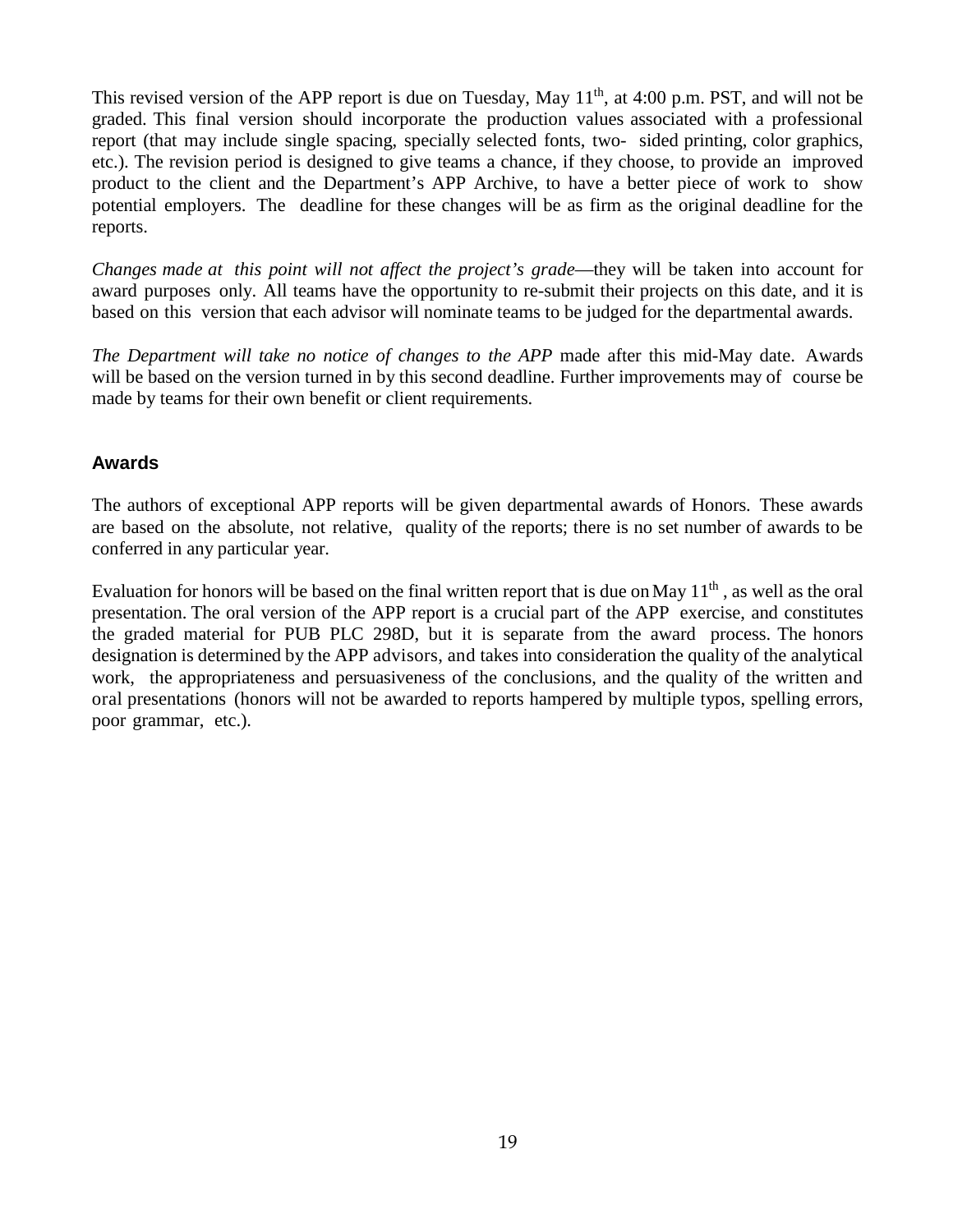## **VI: THE APP ORAL PRESENTATIONS**

As future policy analysts and managers you will often have to make oral presentations to audiences of decision makers who are relatively or sometimes totally uninformed about your topic. You will typically have to take material that is complex and often lengthy in its written form, with extensive empirical documentation and analysis, and present it orally in a very compressed time frame. That is the reality in policy making in all settings. An effective presentation needs to be succinct, yet comprehensive, informative, and persuasive. More detailed guidance about how to structure oral presentations and make effective use of presentation software will be provided by the faculty advisors, but here we offer some general guidelines.

The oral presentations of the APP reports are scheduled at the end of the Spring quarter as part of Public Policy 298D.

### **Audience**

In order to simulate a real-world policy-making environment, we require that you dress professionally, the way you would when making any kind of formal presentation. Imagine that your audience is your client or a decision-making body, such as the city council, Senate committee, foundation grant review panel, a board of directors, a community group, interest group representatives, etc. (Indeed, the Department encourages you to invite your client to attend your oral presentation, or to view your taped presentation if instruction is remote.) Do not think of the audience as a gathering of faculty and classmates, but rather as a set of decision makers or other significant individuals of relevance to the client's concerns who may have some influence or authority over your APP's policy recommendations.

## **Content**

The audience needs to know the policy question, the nature of the analysis, why it is important and compelling, and the "take away" message. Also be sure to provide evidence to support the conclusions that you have reached. Imagine that you have before you representatives of constituencies that are vital to your client's interests (policy makers, funders, potential skeptics who have the power to influence others, etc.) and your 20 minutes with them is your only opportunity to persuade them. What do they absolutely need to know? What bottom line do you think they must retain as they leave the room? What do you have to provide in the presentation for them to believe your conclusions and accept your recommendations? Keep in mind that the question and answer period can provide an opportunity to discuss facts or issues that you decide cannot fit into the 20 minute presentation. Public Policy 298D will provide each team with the opportunity to rehearse its presentations with the APP faculty advisor and student colleagues so that one can test out and receive feedback on the initial presentation design and subsequent revisions.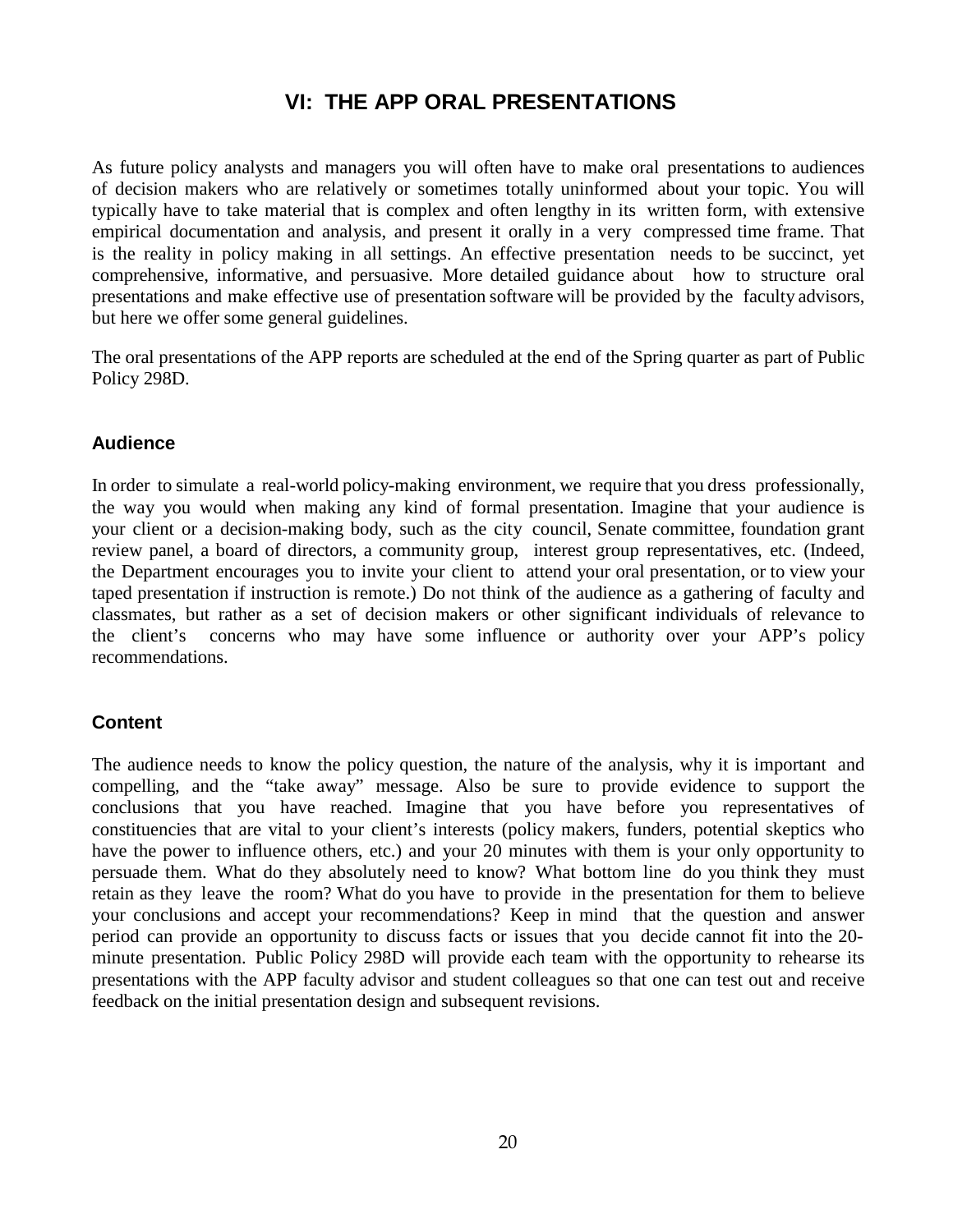### **Presentation Time**

Each team presentation is allocated exactly 20 minutes for content. In live presentations, teams will also have 10 minutes for questions and answers. It is vital to practice extensively and know the presentation well. (These down-to-the-minute time constraints are prevalent in legislative and other professional environments.) The audience members will complete evaluation forms that you and the faculty advisers will receive once all the presentations are completed. Appendix D contains an example of the evaluation form that has been used in prior years.

### **Presentation Format and Logistics**

Successful presentations depend on having well-considered, well-designed, and clearly readable slides that enhance what the speaker is saying, rather than distracting from the speaker and the message. Remember what you learned about developing presentation slides. Do not put all of your content on the slides or spend the presentation just reading the slide content. Either one is a presentation killer. Remember that the slides are a visual instrument for guiding spoken content and highlighting critical points. It is important to pay attention to font sizes, so that slides can be easily read at a distance. Readers should be able to read all content without difficulty, including all charts, graphs and figure notes. Figures should be easily interpreted, and colors should work well together.

Under remote instruction, teams will submit a video recording of their presentation, which the Department will upload for viewing and evaluation. For live oral presentations, the Department will provide a PC laptop computer and a digital projector. Rehearsals will be organized by the faculty advisors in Public Policy 298D.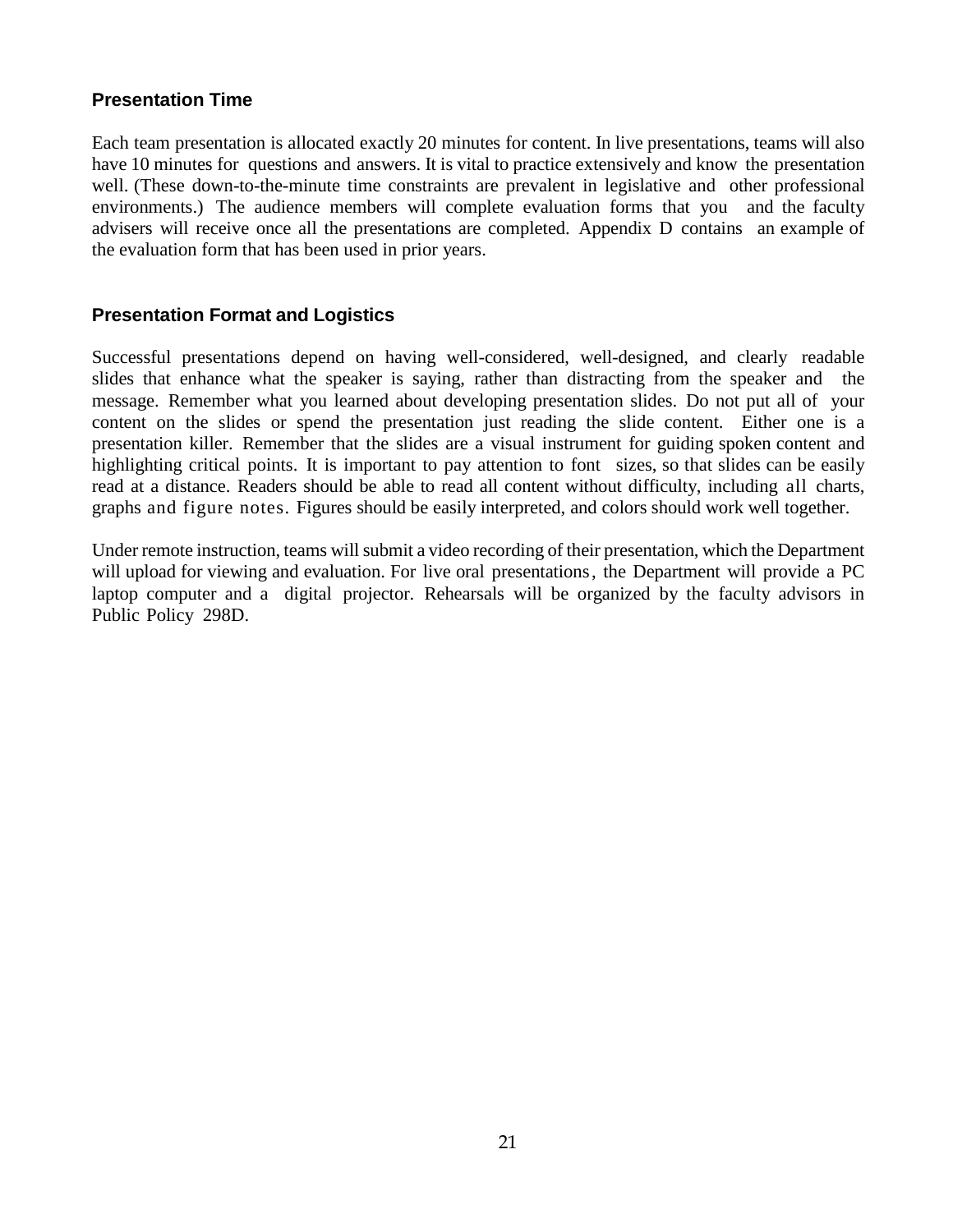## **APPENDIX A: CLIENT AND TEAMMATE SELECTION CHECKLISTS**

## **Client Checklist**

This checklist is a tool to help you evaluate the suitability of a potential client for an Applied Policy Project. This checklist should be used by the team and not be given to the client. Clients for which you can check off the most boxes offer you the best chances of success. It is unlikely that all the boxes will be checked off for any potential client, so you must use your judgment to evaluate the client's ultimate suitability for your team. However, clients for which you can check off very few of the boxes are likely to present major difficulties for the team as projects move forward.

- Client has a problem that is a *policy* problem—it involves finding an answer to a strategic course of action (as opposed to an academic research question, promotional work, advocacy, office management and staffing duties, etc.)
- $\Box$  Policy problem is fairly well defined, doable in the APP time frame, can be adjusted as necessary
- $\Box$  Policy problem is *NOT* already answered in the client's mind (i.e., where the client simply wants justification for a decision already made or a conclusion already reached)
- $\Box$  Client's policy problem involves the public interest (rather than pure profit or organizational promotion)
- $\Box$  Client is easy to contact, is responsive, and open in communications
- $\Box$  Client is interested in the project and willing to assist (in making contacts, procuring data, etc.)
- $\Box$  Client has no serious "trade secrets" or barriers to communicating publicly APP results
- $\Box$  Data are available already or are possible to collect (given constraints of time and resources)
- $\Box$  A diversity of data types and evidence bear on the policy question (so if one cannot be obtained there are others to pursue)
- $\Box$  For projects relying on a proxy or partner to collect data (common in international projects), that partner is reliable, has the necessary resources to gather data, and has a reliable means of communication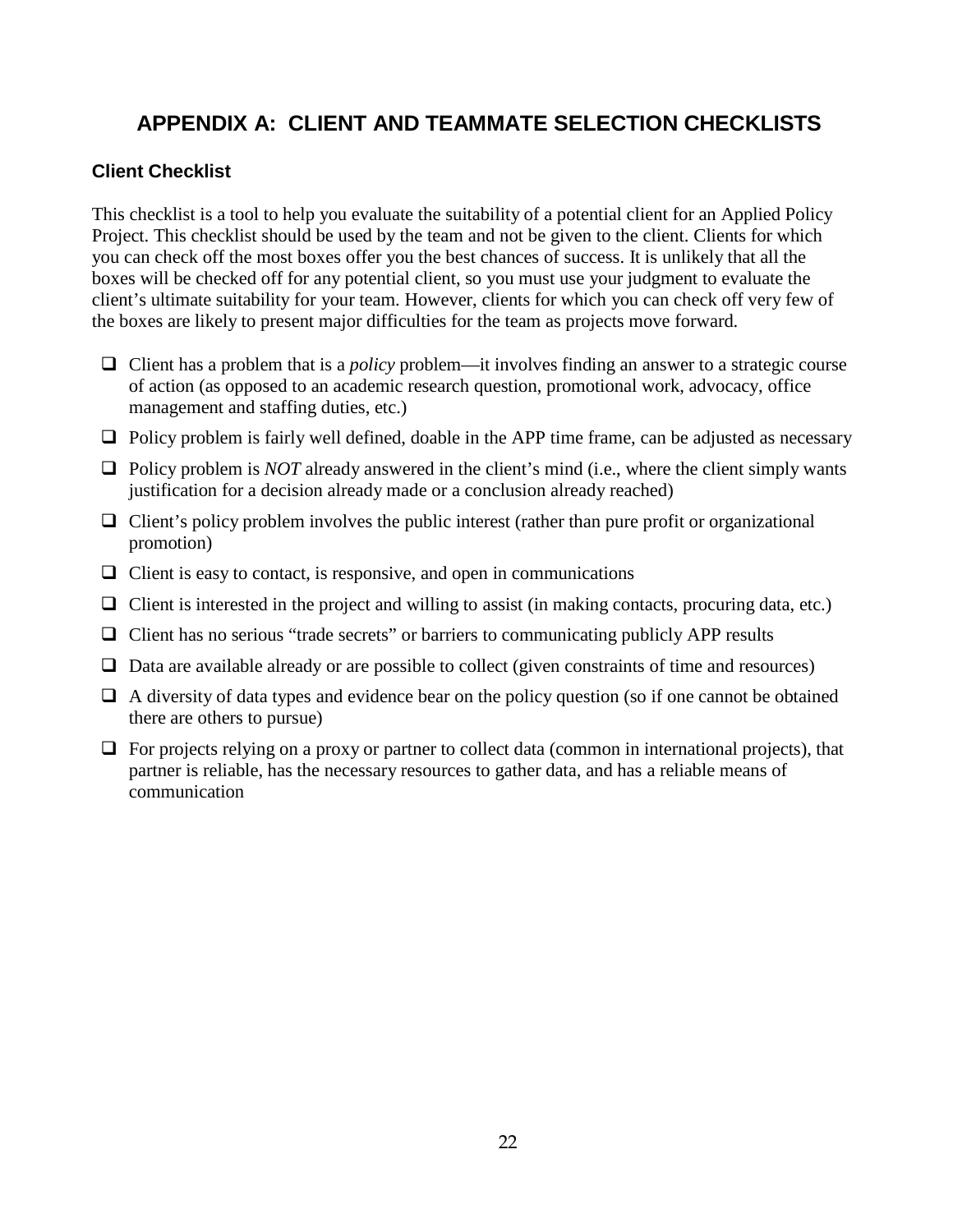## **Teammate Checklist**

This checklist will help you think about selecting potential teammates. It will also help you think about how to be a better teammate yourself.

- The team has 3-5 members. If there are more or fewer members, there is an *overwhelmingly good justification* for this deviation
- $\Box$  The team members have complementary, rather than similar, skill sets to allow the team to capitalize on comparative advantage
- $\Box$  At least one team member has a strong relationship with the client
- □ The prospective teammate comports themselves as a *professional*—is responsive, responsible, meets deadlines, takes work seriously, offers and takes constructive criticism, etc.
- The prospective teammate responds as a *professional* even when others fail to act professionally—she or he maintains cool, does not hold grudges, does not act with aggression or passive aggression, does not engage in tit-for-tat retaliation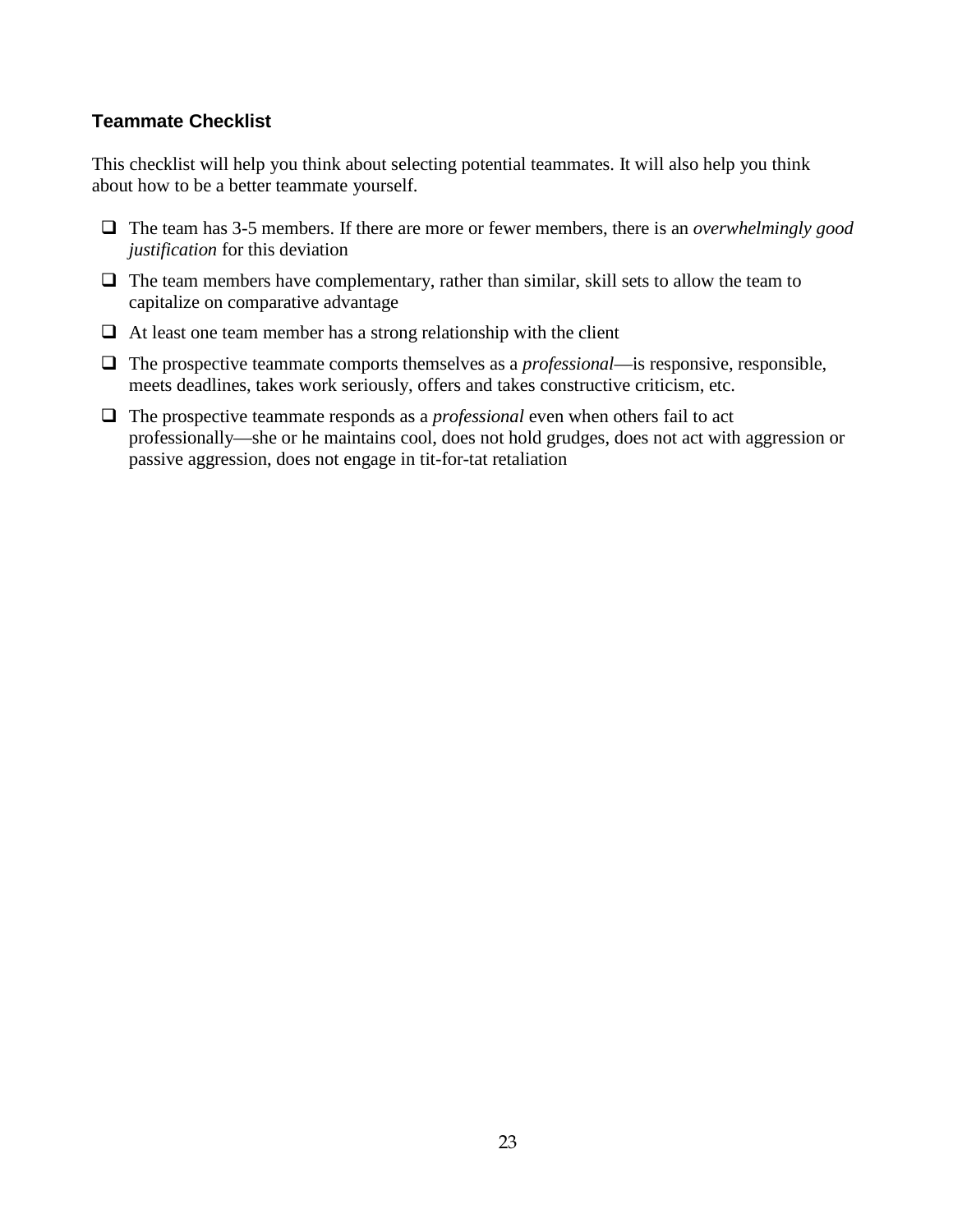## **APPENDIX B: APP OVERALL TIMELINE FOR 2020-2021**

| Late Spring - Early Summer | Begin thinking about topics, clients, and possible teammates. Talk to      |  |  |  |  |  |
|----------------------------|----------------------------------------------------------------------------|--|--|--|--|--|
|                            | professors (APP advisors and others), senior fellows, and summer           |  |  |  |  |  |
|                            | employers as relevant, and use library and other resources to research     |  |  |  |  |  |
|                            | ideas. Explore integrating APP work with summer internship-but             |  |  |  |  |  |
|                            | this linkage is not required.                                              |  |  |  |  |  |
| Mid-Late Summer            | Continue, with potential teammates, to research topic, find client, and    |  |  |  |  |  |
|                            | start looking for a policy question.                                       |  |  |  |  |  |
| September - October        | "Wrap-up" meetings with fellow students and faculty to finalize a          |  |  |  |  |  |
|                            | proposal, formulate a draft policy question, and develop with your         |  |  |  |  |  |
|                            | client the tentative scope of your project.                                |  |  |  |  |  |
| Monday, October 5          | Class-wide meeting: Introduction to Fall quarter tasks                     |  |  |  |  |  |
| <b>Monday, October 19</b>  | Class-wide meeting: Overview of methodology                                |  |  |  |  |  |
|                            | Submit to Prof. Wes Yin (via Annie Kim) team roster, APP proposal          |  |  |  |  |  |
|                            | (tentative title and brief description), and ranked choice of advisors     |  |  |  |  |  |
| Friday, October 23         | Advisor-team assignments made                                              |  |  |  |  |  |
| Week of November 2- Week   | Meetings with APP advisor and small group seminar                          |  |  |  |  |  |
| of December 7              |                                                                            |  |  |  |  |  |
| <b>Monday, November 9</b>  | Submit to faculty advisor a draft of APP question and work plan            |  |  |  |  |  |
| <b>Monday, November 23</b> | Submit to faculty advisor a final draft of APP question and work plan      |  |  |  |  |  |
|                            | for project completion.                                                    |  |  |  |  |  |
| Week of November 30        | Seminar Presentation: Launching of the APP's and data collection           |  |  |  |  |  |
| Week of December 7         | Last meeting with your adviser for Fall                                    |  |  |  |  |  |
| <b>Winter Session</b>      | Work on the APP according to work plan and departmental deadlines          |  |  |  |  |  |
| January - March 2021       | Applied Policy Analysis adviser meetings and seminars (PUB PLC             |  |  |  |  |  |
|                            | 298B), Work on the APP according to plan and departmental deadlines        |  |  |  |  |  |
| April - June 2021          | Complete and submit final draft (298C), give APP presentation (298D)       |  |  |  |  |  |
| Thursday, April 15         | APP written report due at departmental office (third floor), and           |  |  |  |  |  |
| 4:00 p.m. PST              | electronic version due at Turnitin $TM$ . APP reports will be time         |  |  |  |  |  |
|                            | stamped upon submission; any APP reports received after the deadline       |  |  |  |  |  |
|                            | will be penalized substantially.                                           |  |  |  |  |  |
| <b>Mid-end of April</b>    | Students given grades and comments from their advisors and 2 <sup>nd</sup> |  |  |  |  |  |
|                            | readers (via Annie Kim)                                                    |  |  |  |  |  |
| Tuesday, May 11            | Last day to make changes to APP written report for final bound copy        |  |  |  |  |  |
|                            | to be submitted for the Department Archives.                               |  |  |  |  |  |
| Late May - early June      | <b>APP</b> oral presentations (3 sessions)                                 |  |  |  |  |  |
| (dates TBA)                |                                                                            |  |  |  |  |  |

\*Bolded dates indicate a Due assignment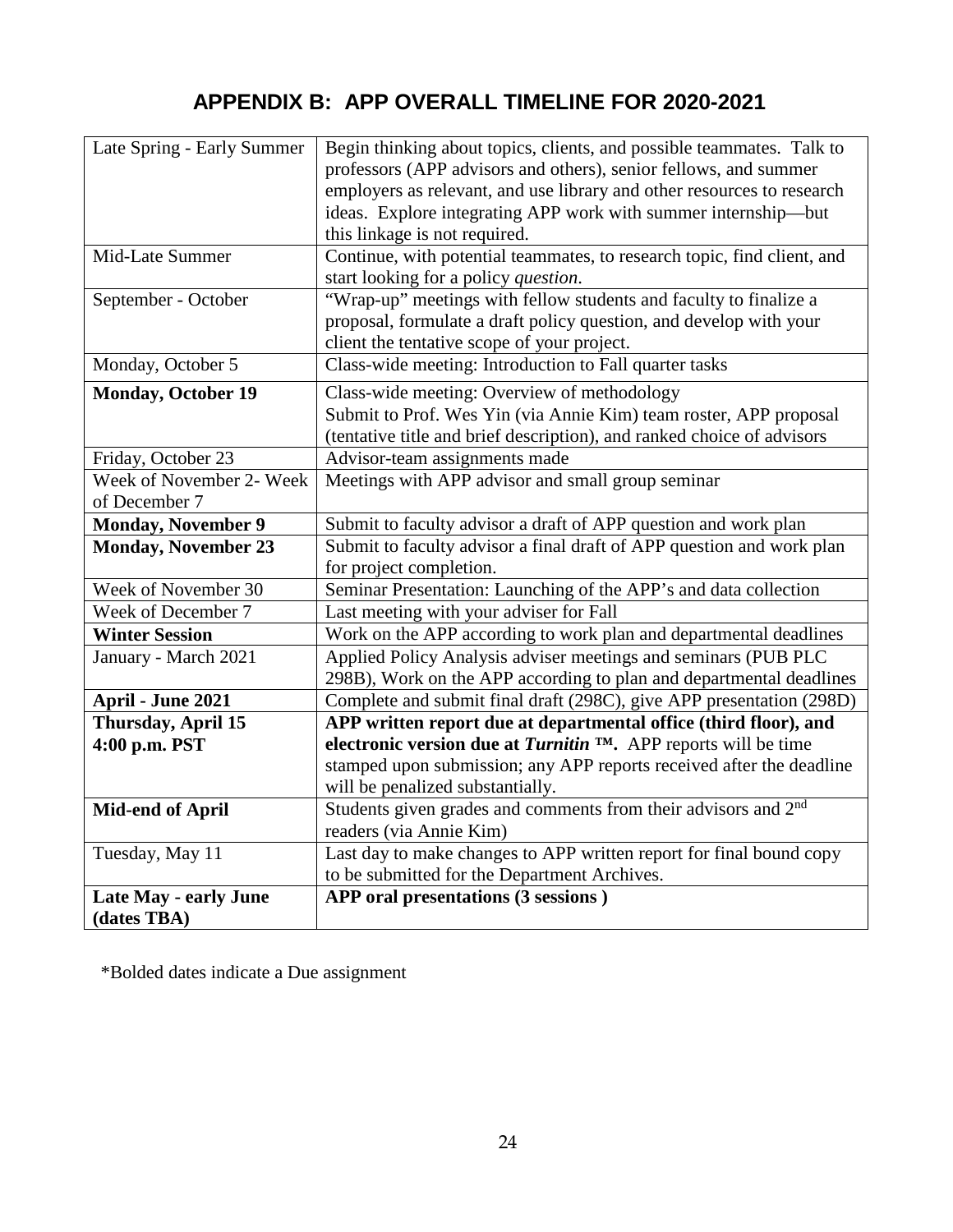## **APPENDIX C: POLICY ANALYSIS CHECKLIST**

Public policy analysis is the discipline that considers what actions would best serve the public interest in a given situation, and how those actions can be implemented through actual institutions. Like any discipline, it seeks the truth, but the truth sought is pragmatic, in the original sense of that term: truth about what is to be done, rather than merely about how the world is to be described. That differentiates policy analysis from social science. Policy analysis differs from policy advocacy in that it does not start with a preferred course of action but works up to it by asking about which means best serve certain ends.

The summary below assumes a project in the form of a "problem"—what is to be done in the future—but would, with small changes, be equally applicable to a "question"—e.g. "which of the following state after-school programs has produced the best overall results at the lowest cost?"

A full policy analysis, if one were feasible, would answer the following questions:

- 1. What is the situation to be considered?
- 2. What suggests that this situation calls for a specific policy intervention, rather than being left to individual choices; markets; existing regulations, government mandates or services; or interventions or services currently engaged in by the nonprofit sector?
- 3. What is at stake? What are the positively or negatively valuable outcomes of alternative policies, or of inaction?
- 4. On what basis should those outcome dimensions be weighed against one another?
- 5. What specific options exist, or can be invented? (Your answer to #2 ought to provide some hints. Remember that "doing nothing" and "continuing current policies" are always options.)
- 6. What is the likely result of each option (and *how* likely) in terms of each of the goods and bads we are concerned with?
- 7. Given (6), which option has the best distribution of possible outcomes, appropriately weighted?
- 8. What actions would need to be undertaken to implement that option? What agencies exist that could undertake such actions? What changes would need to be made in those agencies if they were to do so? Are those changes feasible, and if so what would the costs be of bringing them about? Would the agencies in question then be more or less capable of producing public value in other ways?
- 9. Alternatively, what new institutions would need to be created, and what is the likelihood of doing so successfully? What would be the side-effects of creating such agencies?
- 10. What are the predictable implementation problems, both operational and political? How can they be overcome, or at least ameliorated?
- 11. What decision-makers would need to agree to the proposed course of action? What are the prospects of their doing so?
- 12. What social and political dynamics would the proposed policy set in motion? In particular, would the policy itself evolve appropriately over time, or would it instead tend either to degrade toward a less desirable policy or to fossilize as the conditions making it desirable changed?
- 13. Are there second-best options with greater administrative or political feasibility, or more desirable likely long-term dynamics (see [12]), than the chosen policy?
- 14. Given the multiple uncertainties, both analytic and political, are there on balance still good reasons for a skeptic (not a sympathizer with your view) to be reasonably confident that your proposed course of action is a good one to attempt?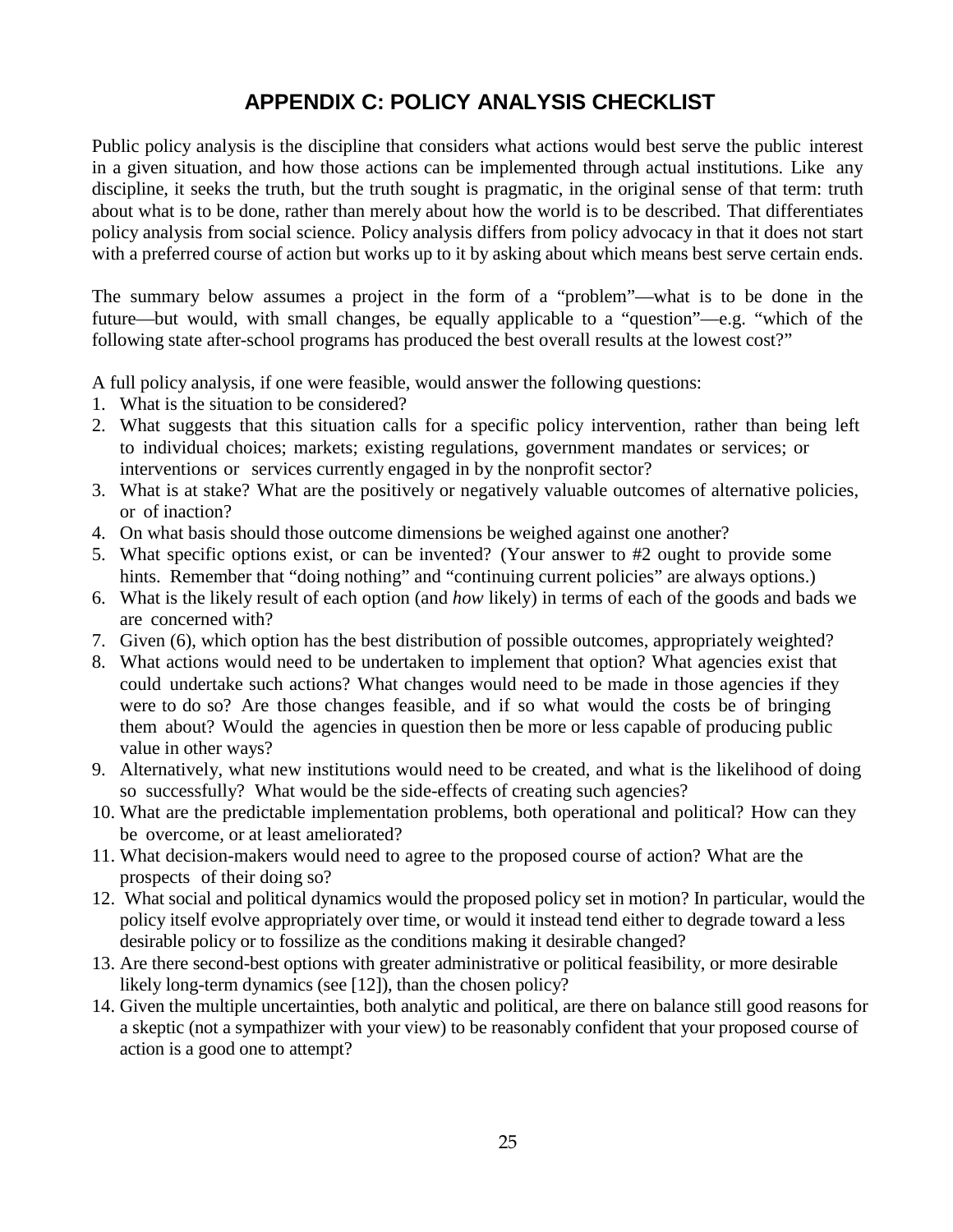**Any actual analysis will fall short of giving a full answer to those questions, and is to be judged, among other things, by how carefully it indicates the questions it has omitted and the associated ranges of uncertainty.**

**Answers to any of the following questions would be instances of policy analysis (though** *much too broad* **for an APP):**

1. What are the agency losses involved with the practice of channeling development assistance through frequently corrupt governments, and what alternative mechanisms could reduce those losses?

2. How do alternative vote-counting mechanisms compare on the dimensions of ease of use, transparency of counting, protection of voter anonymity, and cost?

3. Would it be desirable, all things considered, to increase the supply of human organs for transplantation? If so, how can organ donation and organ allocation practices be changed to accomplish that end?

4. Is drinking water quality over- or under-regulated?

5. Given the decision to use mass testing as a tool of educational management, what is the right mix of "census" testing and sampling?

6. Is the current overall level of alcohol taxation adequate, and is the current preferential treatment of beer compared to wine and alcohol (based on comparable amounts of absolute alcohol) justified?

#### **The following would be analytical projects involving all the analytic complexity of the above, but** *possibly* **manageable as APPs:**

1. What is the optimal sentencing structure for burglary, and what mix of mandatory sentencing, guidelines sentencing, and judicial discretion would best implement that structure?

2. Are there economically and administratively feasible approaches to stimulating the use of lighter (more reflective) colors in rooftops, roadways, and other urban surfaces to reduce summertime air temperatures? Are the potential benefits significant?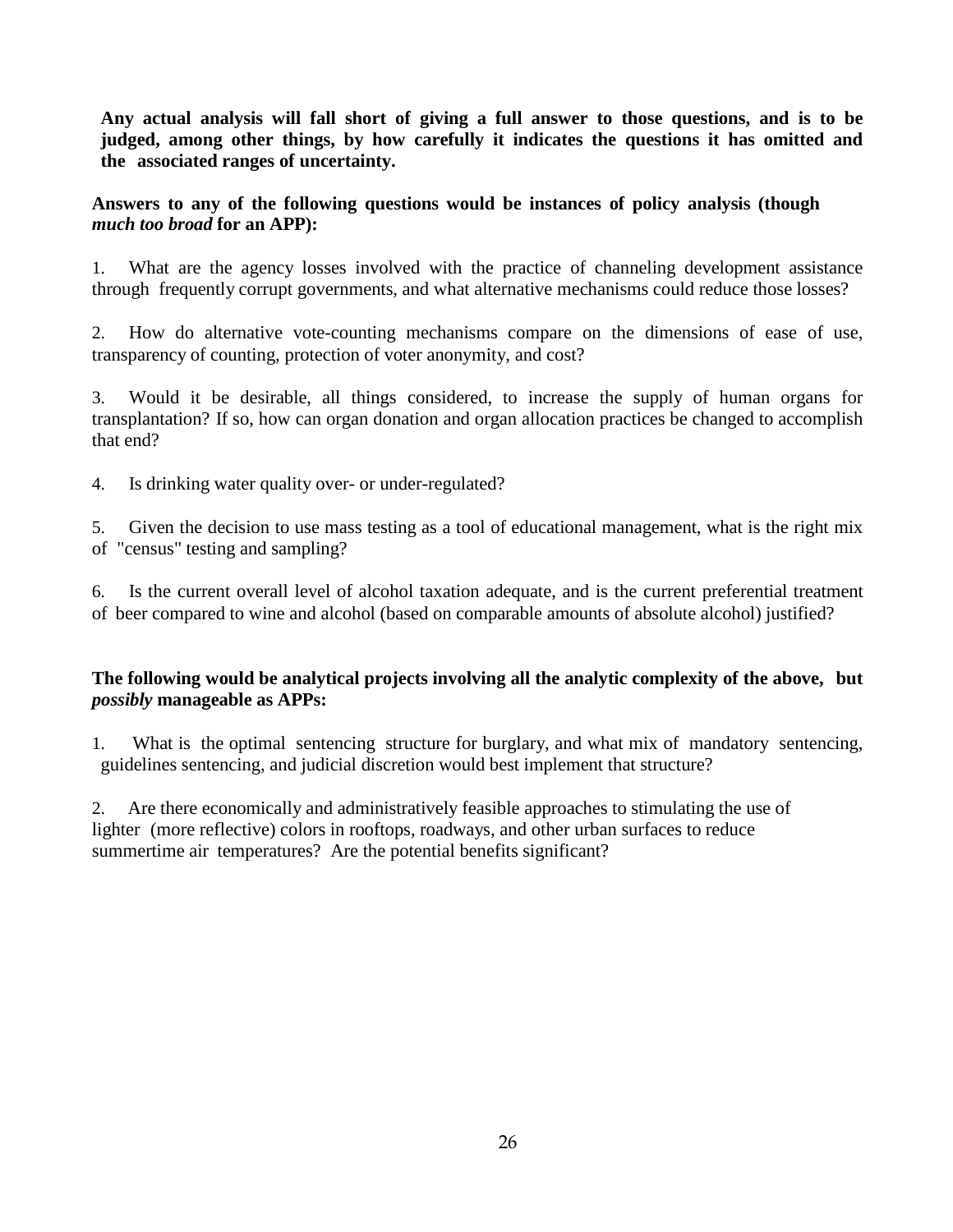## **APPENDIX D: ORAL PRESENTATION EVALUATION FORM**

|                | (Presentation $\# /$ Title)                                                                                            |                                                          |                |                |                |                |                                  |                |
|----------------|------------------------------------------------------------------------------------------------------------------------|----------------------------------------------------------|----------------|----------------|----------------|----------------|----------------------------------|----------------|
|                | Evaluator (check one)<br>Student<br>______ Faculty                                                                     |                                                          |                |                |                | Client/Visitor |                                  |                |
|                |                                                                                                                        |                                                          |                |                |                |                |                                  |                |
| -1             | The policy problem was clearly identified in the presentation (you<br>understand the problem and why it is important). |                                                          | Strongly       |                |                |                | Disagree, Disagree, Agree, Agree | Strongly       |
|                |                                                                                                                        | $\mathbf{1}$                                             |                | $2 \qquad 3$   | $\overline{4}$ | 5              | 6                                | $\overline{7}$ |
| 2              | You understood the methods used and consider them well suited for<br>this policy problem.                              | Strongly<br>Strongly<br>Disagree, Disagree, Agree, Agree |                |                |                |                |                                  |                |
|                |                                                                                                                        | $\mathbf{1}$                                             | 2              | $\mathfrak{Z}$ | $\overline{4}$ | $5^{\circ}$    | 6                                | 7              |
| $\mathfrak{Z}$ | You understood the conclusions presented; the conclusions were<br>clearly delineated and supported by evidence.        | Strongly<br>Strongly<br>Disagree, Disagree, Agree, Agree |                |                |                |                |                                  |                |
|                |                                                                                                                        | 1                                                        | 2              | $\mathfrak{Z}$ | $\overline{4}$ | 5              | 6                                | $\tau$         |
| $\overline{4}$ | The presentation was clearly articulated and the slides<br>effectively communicated the oral content.                  | Strongly<br>Strongly<br>Disagree, Disagree, Agree, Agree |                |                |                |                |                                  |                |
|                |                                                                                                                        | 1                                                        | 2              | $\mathfrak{Z}$ | $\overline{4}$ | 5              | 6                                | 7              |
| 5              | Overall evaluation of presentation on a 1 to 7 scale (where 1 is<br>low, 7 is superb)                                  |                                                          | Low<br>Superb  |                |                |                |                                  |                |
|                |                                                                                                                        | 1                                                        | $\overline{2}$ | 3              | $\overline{4}$ | 5              | 6                                | 7              |
| 6              | Other Comments:                                                                                                        |                                                          |                |                |                |                |                                  |                |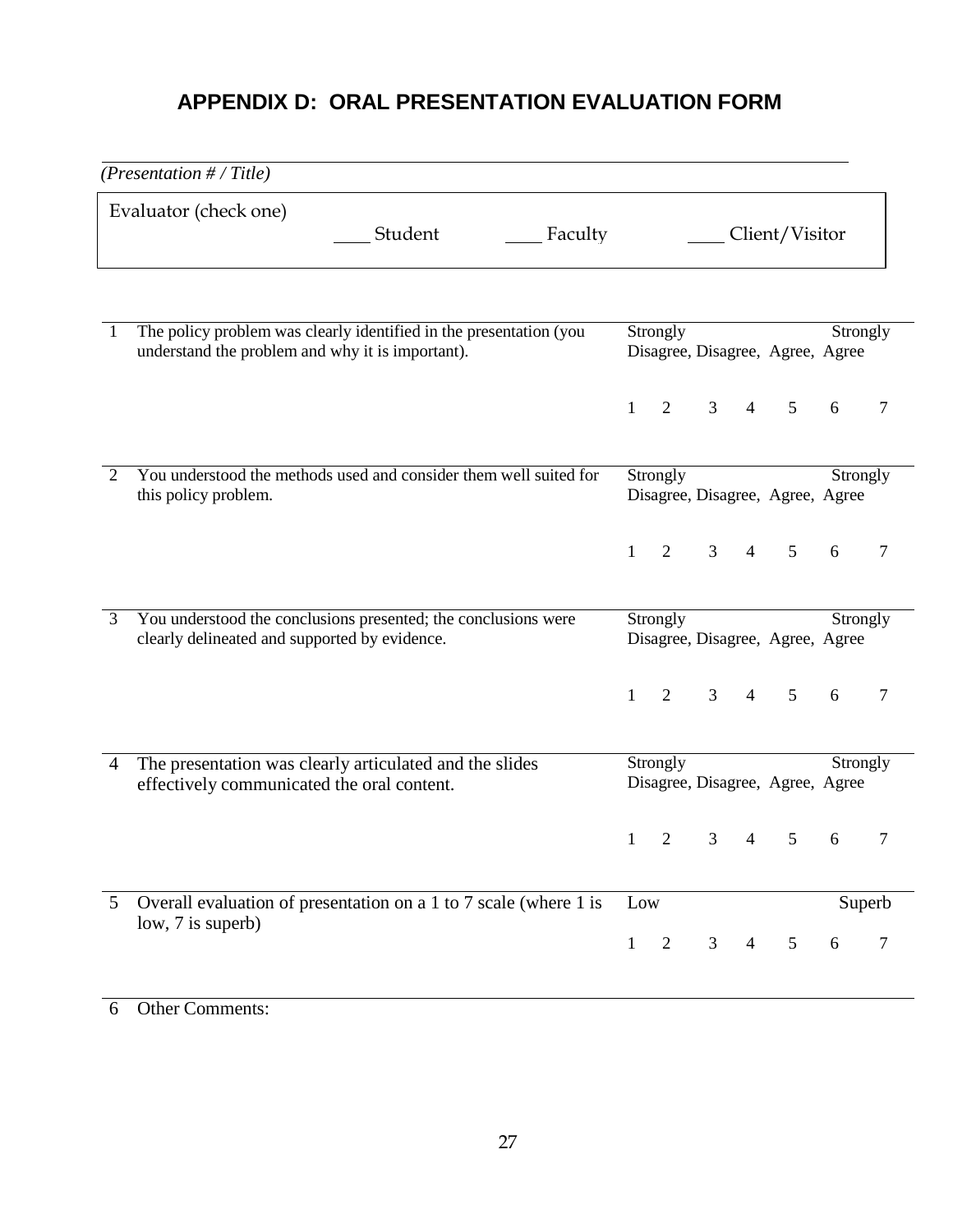### **APPENDIX E: HUMAN SUBJECTS RESEARCH CERTIFICATION**

If your APP projects requires Institutional Review Board (IRB) approval you will need to follow these procedures: Human Subjects Research certification requires taking an on-line course, and test, to ensure that students (and all researchers at UCLA) understand human subjects issues in general. Most APP teams will need only certification as "social/behavioral" researchers. Students need to become certified by completing the on-line course. This certification can be done completed online in a few hours. The training course requires that web browser "cookies" be enabled. All relevant information, and links to all the necessary explanations and documents, may be found at: <http://ohrpp.research.ucla.edu/> (under "*Resources*" click on "*Go! Getting Started*").

The direct web address for UCLA online training is:

<http://ora.research.ucla.edu/OHRPP/Pages/CITITraining.aspx> Click on the "*Collaborative Institutional Training Initiative (CITI)*" link. This direct link can also be used: [www.citiprogram.org](http://www.citiprogram.org/)

When you register on the CITI site make sure you choose "Social & Behavioral Researchers  $\&$  Staff" as your learner group. You are **required** to sign up for the "Basic Course: Social & Behavioral Researchers & Staff." The other courses on clinical practice, responsible conduct of research, and animal research are optional; however, the responsible-conduct-of-research course may have information you will find useful. It is unlikely that you will need to affiliate with another organization or will need to go through any biomedical or clinical training. If your project involves working in health or educational institutions, though, please check with your APP advisor to figure out if extra approvals might be necessary.

#### **IRB Review**

Once students have completed the CITI training and have decided on the research methods they will use for their APPs, they should apply either for IRB approval. For an overview and details on this process, once again go to [http://ohrpp.research.ucla.edu](http://ohrpp.research.ucla.edu/)**/** and the "*Go! [Getting](http://ora.research.ucla.edu/OHRPP/Pages/GettingStarted.aspx) Started*" link. Once there, review the section "Assess Risk & [Determine](http://ora.research.ucla.edu/OHRPP/Pages/GettingStarted.aspx#assess) Level of Review" which will help you evaluate the risk level of your research procedures and the corresponding level of review required.

Since the IRB needs to be certain that APP research is being conducted ethically and human subjects being properly protected, they require detailed information about the APP's research plan. Thus each team will need to formulate the specifics of its subject sample, contact/recruitment protocol, informed consent procedures, interview protocol or survey instrument, data management strategy, etc., concurrent with filling out the IRB application. Some of the information that may be required for the application includes:

- The text of letters or e-mail messages to be used to recruit interview subjects
- Informed consent procedures: Verbal or written assurance that subjects who are verbally recruited will be informed about the procedures for maintaining confidentiality of the data, how the information will be identified when the results are reported, that telephone interviews will be taped only with the subjects' permission, and that subjects will be provided with students' faculty sponsor's contact information upon request. OHRP has templates for this information on the [website.](http://ora.research.ucla.edu/OHRPP/Pages/ConsentTemplates.aspx#minimal) These can be adapted and simplified for APPs.
- The questions to be asked in the interviews or surveys.